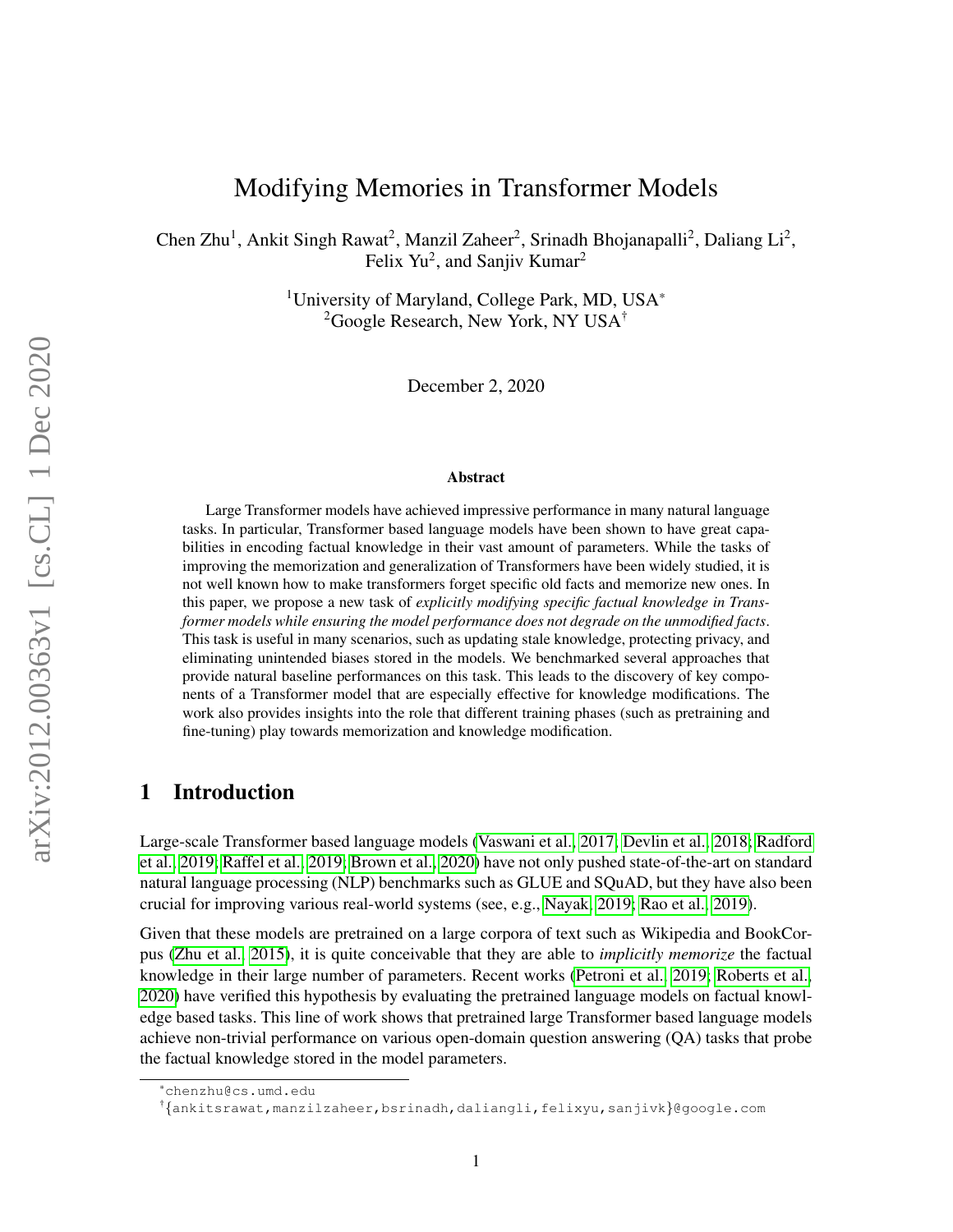The aforementioned memorization capability of Transformers opens up many exciting opportunities. In addition to improving generalization with better language understanding, Transformers may also replace or assist traditional knowledge bases (KBs) that are either manually curated or require significant amount of supervision [\(Roth and Yih, 2002;](#page-14-6) [Kambhatla, 2004;](#page-13-0) [Surdeanu and Ji,](#page-14-7) [2014\)](#page-14-7). Different from conventional KBs that explicitly memorize factual knowledge, Transformers implicitly memorize knowledge in their model parameters. As a result, Transformers lack one key advantage of the conventional databases: *efficiently modifying* the factual knowledge stored in the model. Unlike Transformers, in conventional databases such as SQL and NoSQL that explicitly store knowledge in the forms of structured tables, key-value pairs, wide columns, graphs, or documents, updating knowledge is straightforward. Knowledge-augmented Transformers, which leverage factual knowledge bases to improve their feature representations, cannot effectively modify their predictions by only updating the symbolic knowledge as it causes conflict with the implicit memorization in their parameters [\(Verga et al., 2020\)](#page-15-2).

This raises the natural question: Can Transformers cope with the ever-changing world where knowledge is continuously being added, updated, and deprecated? To answer this question, we propose a new task of *explicitly modifying specific factual knowledge in Transformer models while ensuring that model performance does not degrade on the unaltered facts*. This task is useful in many scenarios. For example, the factual knowledge stored by the model can become stale over time, which needs to be updated periodically, e.g., a sports player may play with different teams over time. Users may ask a Transformer-based assistant model to update certain knowledge (factual or otherwise) that they asked model to memorized in the past, e.g., their favorite tourist destination. In the context of privacy one may need to overwrite unintentionally memorized sensitive information without retraining the model [\(Carlini et al., 2019\)](#page-12-2). Furthermore, language models are susceptible to various biases present in the large corpora of text used for their training, and such biases may need to be eliminated to ensure a fair application of such models in real-world [\(Bolukbasi et al., 2016;](#page-12-3) [Bordia and Bowman, 2019;](#page-12-4) [Blodgett et al., 2020\)](#page-12-5).

To the best of our knowledge, this is the first work studying reliable and efficient modification of the factual knowledge memorized by Transformers. The paper makes the following contributions.

- We create a new benchmark to evaluate the ability of a candidate method to modify the factual knowledge of a Transformer model as desired while preserving the model's performance on the unmodified factual knowledge (§ [3.1\)](#page-3-0).
- We formulate the knowledge modification as a constrained optimization problem with a constraint on the loss on the unmodified facts and explore better baseline methods to approximately enforce this constraint (§ [3.3\)](#page-4-0).
- We show that constrained layer-wise fine-tuning is a simple yet effective way to modify the knowledge memorized by Transformers (§ [4\)](#page-5-0).
- We find that it is not necessarily easier to modify factual knowledge in the models that employ explicit memory modules, e.g., FaE [\(Verga et al., 2020\)](#page-15-2), as compared to those Transformer models that solely rely on implicit memorization.

# 2 Related Works

KBs are widely utilized to store and access the relational knowledge in NLP domain [\(Ji et al., 2020;](#page-13-1) [Zelle and Mooney, 1996;](#page-15-3) [Zettlemoyer and Collins, 2005,](#page-15-4) inter alia). However, the recent success of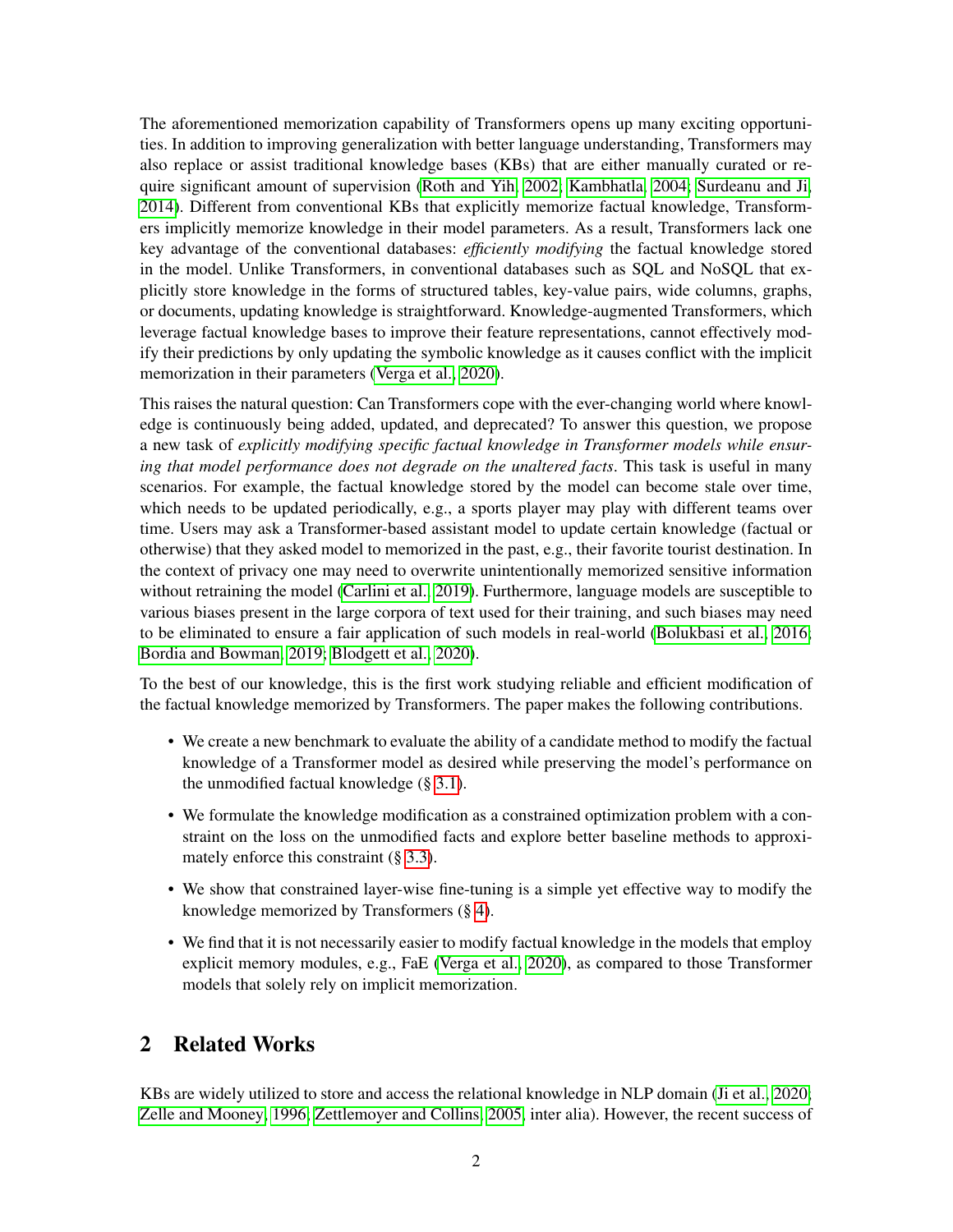Transformer-based language models on a multitude of NLP tasks has fueled an increasing number of efforts on exploring the ability of these language models to serve as unstructured/non-symbolic KBs.

Language models as a source of factual knowledge. To assess the performance of off-the-self modern language models as KBs, [Petroni et al.](#page-14-4) [\(2019\)](#page-14-4) introduced LAMA (LAnguage Model Analysis) probing method that convert various facts and fact-seeking question-answer pairs into cloze sentences. [Petroni et al.](#page-14-4) [\(2019\)](#page-14-4) concluded that pretrained BERT [\(Devlin et al., 2018\)](#page-12-0) shows factual knowledge that is competitive with KBs generated using some of the traditional off-the-self techniques. Further, [Roberts et al.](#page-14-5) [\(2020\)](#page-14-5) probed the knowledge within T5 models [\(Raffel et al., 2019\)](#page-14-1) and found very promising results. Another line of work [\(Sun et al., 2019;](#page-14-8) [Zhang et al., 2019;](#page-15-5) [Peters](#page-14-9) [et al., 2019\)](#page-14-9) focuses on leveraging the readily available structured KBs to further complement the knowledge possessed by language models. Earlier works on retrofitting improves word representation learning with relation information [\(Faruqui et al., 2015\)](#page-12-6). Recently, there have been attempts to develop novel Transformer models and/or training procedures that aim to leverage both available high-quality KBs and large corpora of (unstructured) text [\(Dhingra et al., 2019;](#page-12-7) [Guu et al., 2020;](#page-13-2) [Lewis et al., 2020\)](#page-13-3), further broadening the scope of factual knowledge. However, unlike structured KBs, which are accompanied by infrastructure for querying, inferring, or updating facts, neural language models do not possess such capabilities directly. [Jiang et al.](#page-13-4) [\(2020\)](#page-13-4) explored designs for better prompts to query the knowledge implicitly stored in the model parameters of a neural language model. To the best of our knowledge, however, there has been no work on designing efficient ways for modifying knowledge in a neural language model, which is the focus of our present work.

Memory augmented models. Multiple recent research efforts augment the Transformer models with explicit long-term memory modules to increase their factual knowledge. Use of knowledge augmented neural networks had been explored in pre-Transformer era as well [\(Weston et al., 2014;](#page-15-6) [Sukhbaatar et al., 2015\)](#page-14-10). More recently, in the context of Transformers, Févry et al. [\(2020\)](#page-13-5) utilized an explicit key-value memory to store entity representations, which are trained along with the rest of model in an end-to-end manner. [Verga et al.](#page-15-2) [\(2020\)](#page-15-2) build on [Fevry et al.](#page-13-5) [\(2020\)](#page-13-5), and introduced ´ Facts as Expert (FaE) model with explicit symbolic memory of (subject, relation, object) triples based on end-to-end trained entity representations. Notably, one of the motivations behind FaE is the ease of updating knowledge by directly modifying the content of the explicit symbolic memory. However, even though FaE has successfully demonstrated injecting new facts to its knowledge base, it exhibits poor performance when one tries to modify the facts that the model encountered during the training due to contradictions between the implicit knowledge of the underlying Transformer model and explicit content of the symbolic memory [\(Verga et al., 2020,](#page-15-2) §5.3). Modifying the value tokens in the datastore of kNN-LM [\(Khandelwal et al., 2020\)](#page-13-6) is another non-parametric method to update the facts. However, this approach tends to cause wrong predictions for all other facts that shared the same object before modification, resulting in low accuracy on the unmodified facts (cf. Appendix [F\)](#page-19-0). Thus, our work on modifying the implicit memory of Transformer models also has utility for the task of updating knowledge in memory augmented Transformer models.

Generalization often requires memorization. In general, without specifically focusing on language models, [Feldman](#page-12-8) [\(2020\)](#page-12-8); [Feldman and Zhang](#page-13-7) [\(2020\)](#page-13-7) have demonstrated both theoretical results and empirical evidences to imply that close-to-optimal generalization requires memorization of labels for samples from the low-frequency sub-populations. This line of work is further supported by the recent efforts on adding the  $k$ -NN component to language models to improve their general-ization via memorization (Kassner and Schütze, 2020; [Khandelwal et al., 2020\)](#page-13-6). We believe that our work on modifying the implicit memories in Transformer models can improve their generalization by boosting their factual knowledge in specific domains.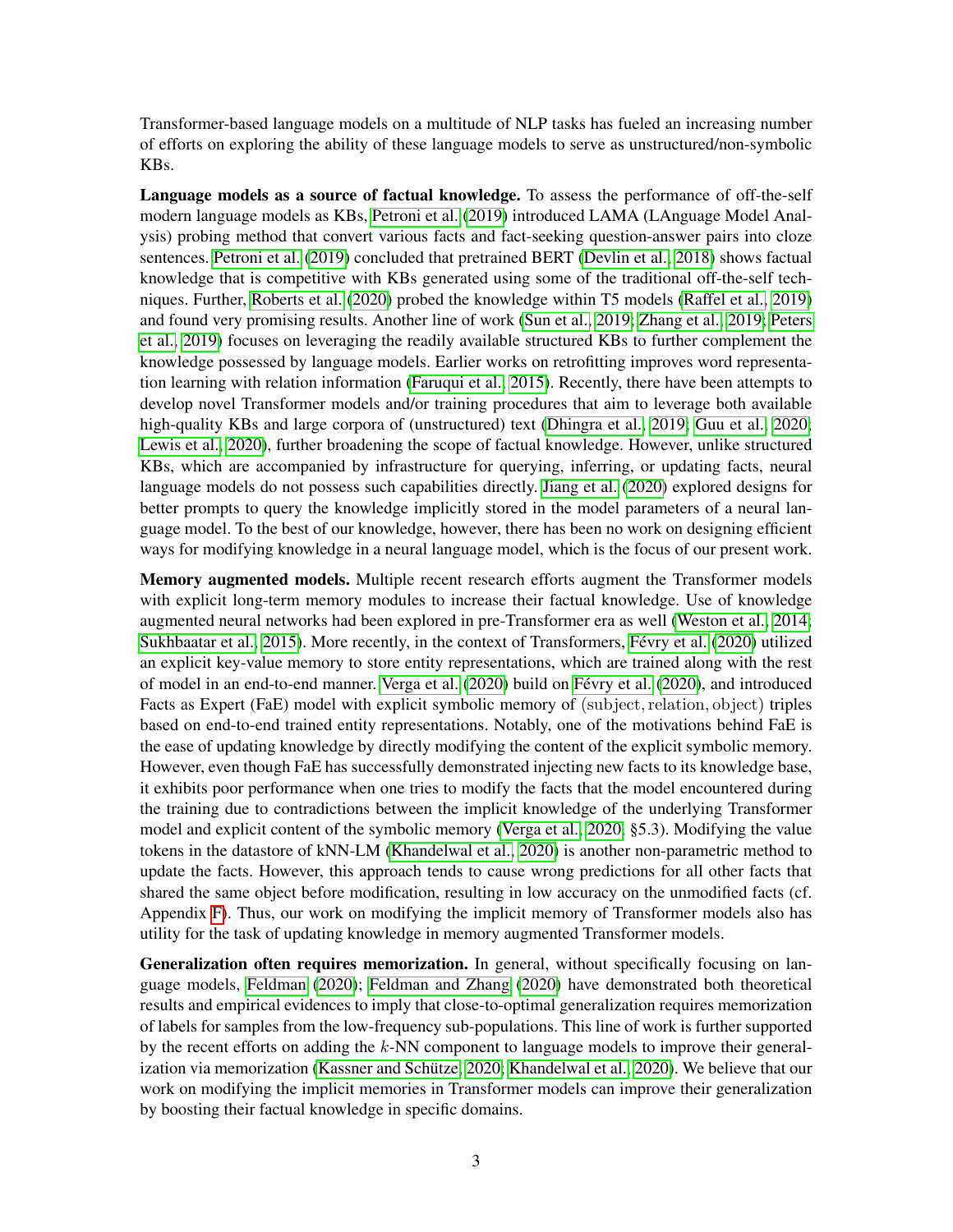Memory modification vs. continual learning. Continual learning, with recent extensions to language models [\(Sun et al., 2020;](#page-14-11) [Liu et al., 2019;](#page-13-9) [Mi et al., 2020;](#page-14-12) [Chuang et al., 2020\)](#page-12-9), aims to learn a new task while preserving the performance on the previous tasks without access to their data. Similar to continual learning, memory modification also expects the predictions to be updated efficiently (potentially without access to the unmodified facts) while preserving the accuracy for the unmodified facts. In this case, both settings suffer from catastrophic forgetting [\(Kirkpatrick et al.,](#page-13-10) [2017\)](#page-13-10), but memory modification further requires the model to memorize new facts that conflict with previously learned facts, posing new challenges to existing continual learning approaches, e.g., we may need to update the Gradient Episodic Memory [\(Lopez-Paz and Ranzato, 2017\)](#page-13-11) or the Conceptors [\(Liu et al., 2019\)](#page-13-9). Furthermore, our benchmark and the evaluated models are at larger scales as compared to the works mentioned above, posing a stricter requirement on the scalability of the proposed solution.

# 3 Modifying implicit factual knowledge of Transformer models

In this section, we define a new knowledge modification task. We then present several approaches to solve this task with different computational costs. We focus on a constrained optimization-based approach that is highly effective and efficient.

### <span id="page-3-0"></span>3.1 Modification of Implicit Knowledge

We propose a new task of modifying specific pieces of knowledge in a model that are stored implicitly in its weights. Specifically, we would like to change the model's weights in a way so that a pre-selected subset of its knowledge is updated, while the rest of its knowledge is preserved. Such modifications can be challenging as each fact is stored non-locally across a large number of weights and each weight can affect a large number of implicitly memorized facts.

More formally, a pretrained Transformer based language model is defined by its parameters  $\theta_0 \in \Theta$ , which encodes a collection of facts  $F$  that the model has implicitly memorized. We would like to update a desired subset of facts  $S \subset \mathcal{F}$  to a new set of facts M. At the end of the modification process, we should arrive at a model  $\theta^{\text{new}}$  that implicitly stores the collection  $\mathcal{F}' = \{ \mathcal{F} \setminus \mathcal{S} \} \cup \mathcal{M}$ . Ideally, the new model  $\theta^{\text{new}}$  not only stores the desired modified knowledge, but also retains the performance of  $\theta_0$  on the unmodified knowledge  $\mathcal{F}\backslash\mathcal{S}$ . For example, a Transformer model may have memorized 'Eliud Kipchoge' given the context 'The marathon world record is held by [MASK]'. When another athlete breaks this record, we will need to update this specific piece of knowledge while keeping most of the remaining knowledge intact.

#### <span id="page-3-1"></span>3.2 Baseline approaches

In this subsection we discuss several natural baseline approaches and setup our notation.

Retraining the model on modified training set. A natural and reliable approach to solve the aforementioned knowledge modification task is to update all the training data, including both the pretraining corpora and the fine-tuning dataset, to be consistent with the new facts, and then fine-tuning the model on the modified training set or even training a new model from scratch to potentially obtain higher success rate. This approach, however, is not practical for modifying a small amount of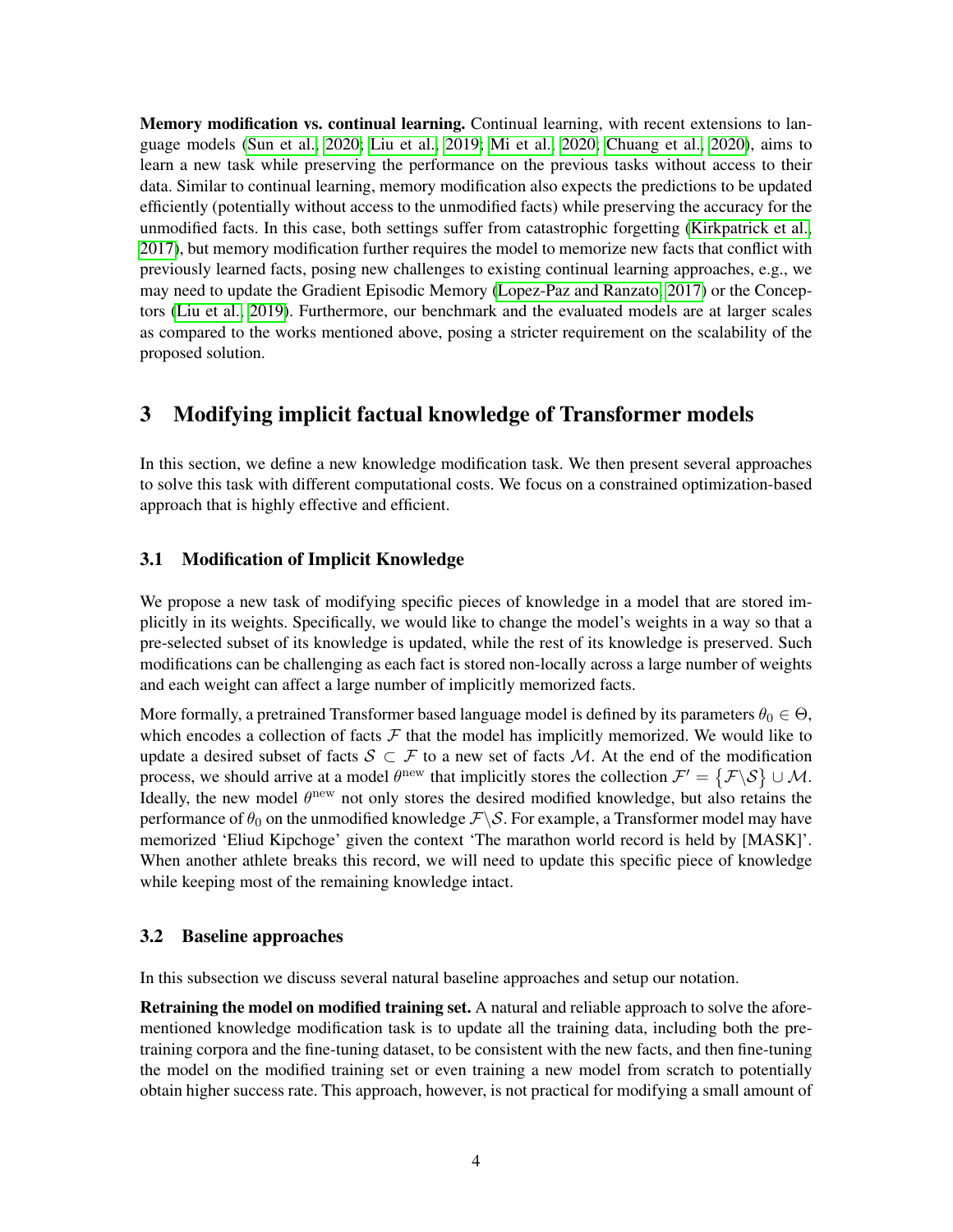knowledge: identifying and updating the modified facts in the unstructured datasets is highly nontrivial and retraining the model from scratch is too expensive. Further, the test performance on the modified facts should be approximately the same as the test performance on other facts in expectation, which means we may not achieve high accuracy on the modified facts if the model does not have high overall accuracy in the beginning.

Fine-tuning on modified facts. Another natural and efficient approach is to fine-tune the model on the supporting evidences for the modified facts  $\mathcal{D}_M$ . Such a collection of evidence is not necessarily from the training set; it can be constructed from the modified facts just to change the model's prediction. With  $\theta_0$  as the initialization, we solve:

<span id="page-4-2"></span>
$$
\text{minimize}_{\theta \in \Theta} \quad \frac{1}{m} \sum_{x \in \mathcal{D}_{\mathcal{M}}} L(x; \theta), \tag{1}
$$

where  $m = |\mathcal{D}_{\mathcal{M}}|$  denotes the number of supporting evidences corresponding to the facts to be modified; and  $L(x; \theta)$  denotes per-instance loss employed during the fine-tuning process. This approach indeed achieves high accuracy on the modified facts. But due to overfitting and catastrophic forgetting, the model's knowledge about the unmodified facts  $\mathcal{F}\setminus\mathcal{S}$  can significantly degrade, as we demonstrate in our experimental studies (cf. § [4.5.1\)](#page-7-0).

Fine-tuning on a mixture of modified and unmodified batches. To obtain a higher-than-average accuracy on M while preserving the accuracy on  $\mathcal{F}\setminus\mathcal{S}$ , another natural baseline is to use evidences of both M and  $\mathcal{F} \setminus \mathcal{S}$  in every iteration to fine-tune the model. As detailed in Appendix [B,](#page-17-0) this biases the optimization trajectory towards the modified facts. Due to such imbalance, catastrophic forgetting still happens when only using mixed batches in our preliminary experiments. However, when used together with the constrained fine-tuning (cf.  $\S$  [3.3\)](#page-4-0), this approach could improve the results (cf. Table [4\)](#page-9-0).

#### <span id="page-4-0"></span>3.3 Constrained fine-tuning on supporting evidences for modified facts

We explore a simpler yet more effective approach for knowledge modification, where we fine-tune the original model only on the modified facts  $\mathcal{D}_M$  while using explicit constraints on the weights  $\theta$ to achieve minimum interference with the unmodified facts<sup>[1](#page-4-1)</sup>. With the complexity that scales only with the number of modifications, this approach works surprisingly well in memorizing the new knowledge while preserving the unmodified facts.

In the ideal scenario, instead of [\(1\)](#page-4-2), the model should learn the new facts while keeping the loss small on unmodified facts:

<span id="page-4-4"></span>
$$
\text{minimize}_{\theta \in \Theta} \quad \frac{1}{m} \sum_{x \in \mathcal{D}_{\mathcal{M}}} L(x; \theta) \quad \text{subject to} \quad \frac{1}{n} \sum_{x' \in \mathcal{D}_{\mathcal{F} \setminus \mathcal{S}}} \left( L(x'; \theta) - L(x'; \theta_0) \right) \le \delta. \tag{2}
$$

With a small positive constant  $\delta$ , we aim to add a constraint on the model's performance on all  $n = |\mathcal{D}_{\mathcal{F} \setminus \mathcal{S}}|$  training samples that provide supporting evidences for the unmodified facts  $\mathcal{F} \setminus \mathcal{S}$ .

However, it is expensive to enforce this constraint. So we approximate the constraint by using local continuity of the loss around  $\theta_0$  to obtain the following program:

<span id="page-4-3"></span>
$$
\text{minimize}_{\theta \in \Theta} \quad \frac{1}{m} \sum_{x \in \mathcal{D}_{\mathcal{M}}} L(x; \theta) \quad \text{subject to} \quad \|\theta - \theta_0\| \le \delta,\tag{3}
$$

<span id="page-4-1"></span><sup>&</sup>lt;sup>1</sup>We also extend constrained fine-tuning to the mixture of modified and unmodidfied batches (cf. Appendix [B\)](#page-17-0).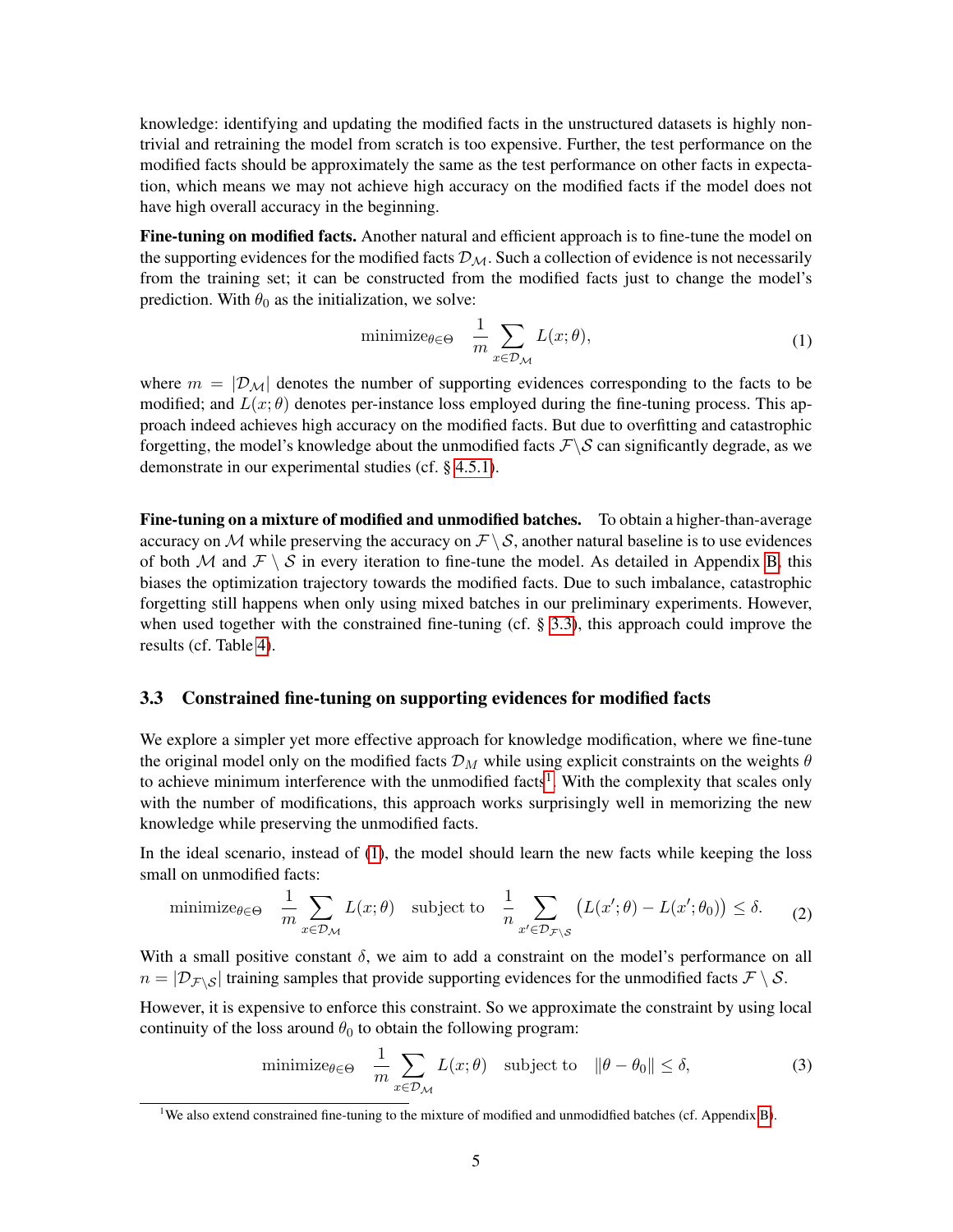where  $\|\cdot\|$  denotes any suitable norm in the parameter space. We tried  $\ell_2$  and  $\ell_\infty$  norms in our experiments, where  $\ell_{\infty}$  consistently leads to more stable results for knowledge modification. We solve this problem with projected gradient descent, see Appendix [D](#page-18-0) for details. We also provide a potentially better yet more costly alternative using the Fisher information in Appendix [C.](#page-18-1)

Note that, if we use a very small  $\delta$ , the model will not change much and the accuracy on the modified facts will be low while the accuracy on the unmodified facts will remain high. If  $\delta$  is too large, we are essentially solving [\(1\)](#page-4-2) which results in almost zero accuracy on the unmodified facts. Therefore,  $\delta$  is an important design parameter that needs to be chosen carefully.

Fine-tuning specific Transformer blocks. When fine-tuning large models on a small amount of data, a commonly used approach is to fine-tune only a small portion of the model (e.g., one layer) while keeping the rest of the model frozen. Note that, with appropriately chosen  $\delta$  to avoid overfitting, full-model fine-tuning and 1-layer fine-tuning will explore very different functional spaces and the later is not contained in the former.

We found that fine-tuning the initial and final Transformer blocks of Transformers results in better adaptation to the modified facts and better preservation of performance on the unmodified facts (cf. § [4\)](#page-5-0). This approach, interestingly, outperforms the case when the whole network is updated. This is partially consistent with [Houlsby et al.](#page-13-12) [\(2019\)](#page-13-12), who demonstrated that fine-tuning top layers of BERT-Base is the best approach for certain tasks, except that we are also interested in retaining the memorization of the unmodified facts. For more work related to the roles of different layers on QA tasks, see e.g. [van Aken et al.](#page-15-7) [\(2019\)](#page-15-7); [Cao et al.](#page-12-10) [\(2020\)](#page-12-10). Here, we found that sometimes initial layers give better results.

# <span id="page-5-0"></span>4 Experiments

We now conduct a systematic experimental evaluation of different approaches to modifying the knowledge implicitly stored in the parameters of the Transformer model. Similar to prior works on probing the knowledge of language models [\(Petroni et al., 2019;](#page-14-4) [Roberts et al., 2020\)](#page-14-5), we rely on factual knowledge-based datasets. From two such datasets, we create two new benchmarks for the

<span id="page-5-2"></span>

| <b>Dataset</b>   | # question | # facts |  |  |
|------------------|------------|---------|--|--|
| T-REx (training) | 1,282,567  | 34.039  |  |  |
| T-REx (test)     | 34.039     | 34.039  |  |  |
| zsRE (training)  | 197.829    | 147.905 |  |  |
| $zsRE$ (test)    | 59.527     | 47,156  |  |  |

Table 1: Statistics of T-REx and zsRE.

knowledge modification tasks (cf.  $\S$  [4.1\)](#page-5-1). We compare the performance of the constrained finetuning approach against several baselines (cf. § [3.2\)](#page-3-1) on models such as BERT [\(Devlin et al., 2018\)](#page-12-0) and ALBERT [\(Lan et al., 2019\)](#page-13-13). We also test the FaE model [\(Verga et al., 2020\)](#page-15-2) modifying its implicit and explicit symbolic memory. A summary of the best results of each model is listed in Table [2.](#page-7-1)

### <span id="page-5-1"></span>4.1 Datasets and benchmarks

We construct the benchmark of modified facts from two datasets, T-REx [\(Elsahar et al., 2018\)](#page-12-11) and Zero-shot Relation Extraction (zsRE) [\(Levy et al., 2017\)](#page-13-14). Each fact, in the form of (subject, relation, object) triples, is supported by multiple evidences. We modify a relatively small subset of facts by changing their objects and consistently updating all their evidences. For illustration, let's look at an example from the zsRE dataset:

Fact: (Della Pia Glacier, continent, Antarctica)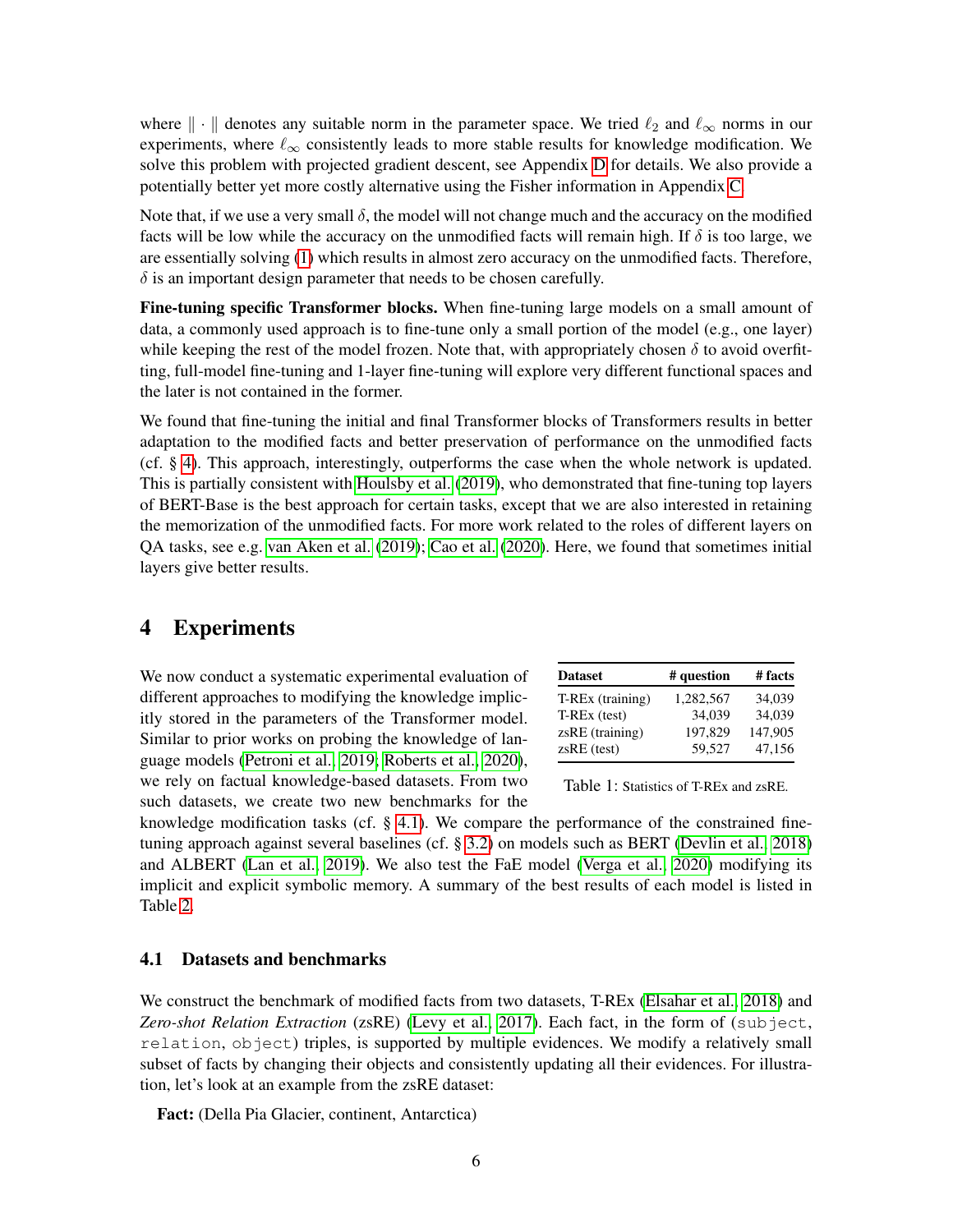Masked evidence (training): *What is the continent that Della Pia Glacier is located? [MASK]*

Masked evidence (test): *What continent is Della Pia Glacier found on? [MASK]*

The masked word here is "Antarctica". When we modify this fact, we would consistently replace its object "Antarctica" with a similar entity, e.g. "Asia", which is sampled from all objects that share the same relation, according to their frequency in the training set. Note that the training evidence is phrased differently from the test question, reducing the impact of over-fitting to spurious correlations. Please refer to Appendix [A](#page-16-0) for more details of the benchmark construction process.

### <span id="page-6-3"></span>4.2 Performance measure

As the model updates its memory with the modified facts, its memory on the unmodified facts may suffer undesirable changes. For example, finetuning a pretrained model on only modified facts without constraints gives high accuracy on them, but almost zero accuracy on the other facts. Therefore, an ideal metric should take both of these accuracies into account. In this work, we use their average as the performance metric:

<span id="page-6-1"></span>
$$
\bar{\mathfrak{A}} = \left( \mathfrak{A}_{\mathcal{M}} + \mathfrak{A}_{\mathcal{F} \setminus \mathcal{S}} \right) / 2, \tag{4}
$$

where  $\mathfrak{A}_M$  is the accuracy on the modified facts while  $\mathfrak{A}_{\mathcal{F}\setminus S}$  is the accuracy on the unmodified facts. The trade-off between  $\mathfrak{A}_M$  and  $\mathfrak{A}_{F\setminus S}$  can be strongly affected by certain hyperparameters, such as the constraint  $\delta$  (cf. [\(3\)](#page-4-3)) in the constrained optimization approach. In this cases we select the hyperparameter that optimizes  $\overline{\mathfrak{A}}$ .

## 4.3 Model architectures

We work with three Transformer based language models for our experimental study:

BERT [\(Devlin et al., 2018\)](#page-12-0). We evaluate both the uncased BERT-Base and BERT-Large models without whole word mask training, as released by the official repository<sup>[2](#page-6-0)</sup>. The two models have 12/24 Transformer blocks with 768/1024 hidden dimension and 110M/340M parameters, respectively.

ALBERT [\(Lan et al., 2019\)](#page-13-13). We only evaluate ALBERT-XXLarge model, which is the largest ALBERT model from [Lan et al.](#page-13-13) [\(2019\)](#page-13-13). It has a total of 235M parameters. The weights are shared in each transformer block, so the only option here is to finetune all its blocks on the modified facts.

FaE [\(Verga et al., 2020\)](#page-15-2). FaE adds symbolic memories to BERT-Base. It inherits the entity memory module from EaE (Févry et al., 2020) and adopts an additional fact memory to enhance the representation of the facts. The EaE part already has 367M parameters, comparable to BERT-Large, so FaE is even larger than BERT-Large.

## <span id="page-6-2"></span>4.4 Notations and setups

We start from an. off-the-shelf language model pretrained on a large corpus by default. Afterward, we often finetune our model first on the unmodified T-REx or zsRE. This enables the model to achieve reasonable performance on all the original facts before modification. BERT-Base, BERT-Large, ALBERT-XXLarge, and FaE achieve the accuracy of 50.50%, 51.39%, 47.96%, and 60.38% after this process. We use FT to denote such a finetuned model.

<span id="page-6-0"></span><sup>2</sup> https://github.com/google-research/bert.git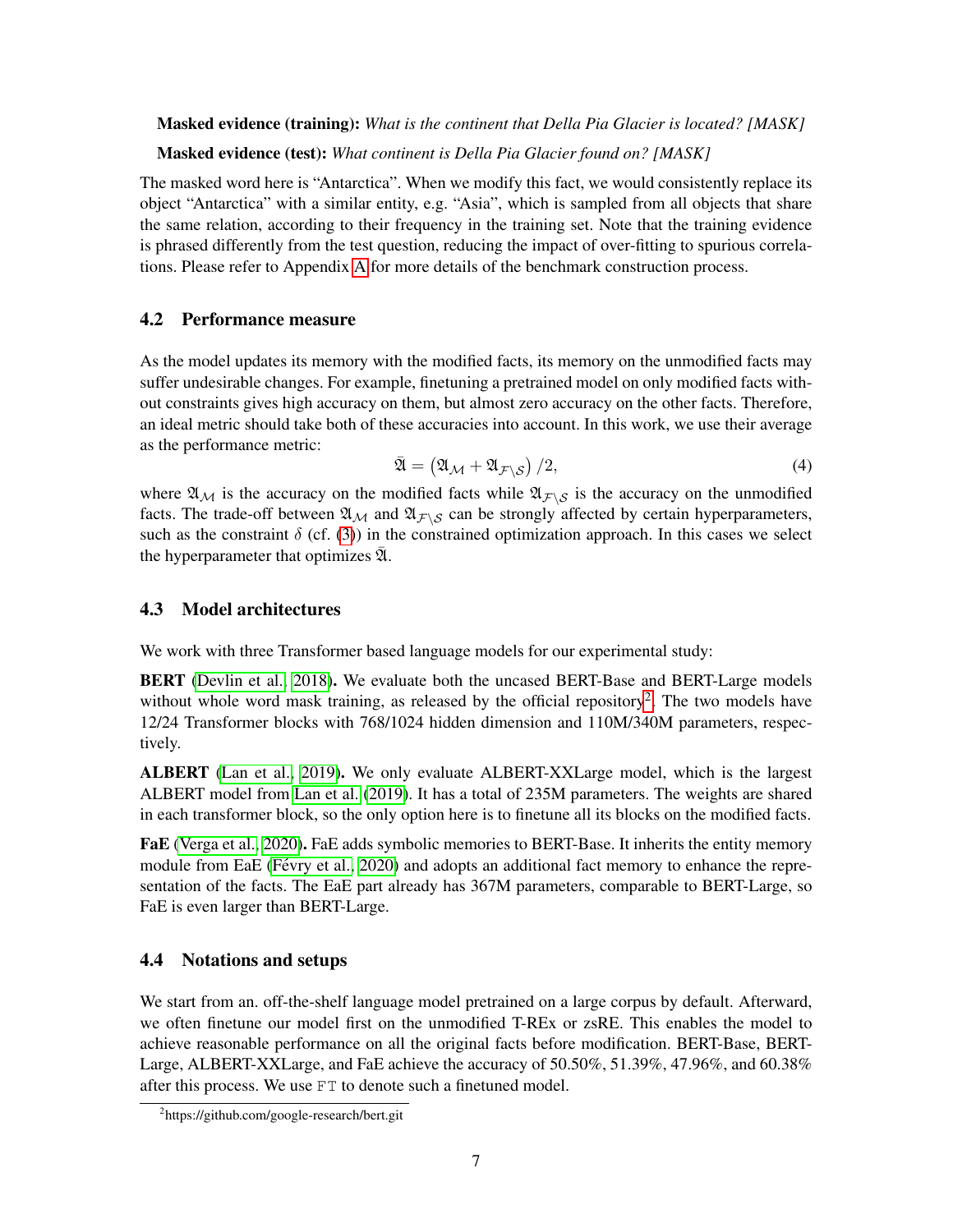There are two natural ways to train a model to update specific memorized facts. The first approach is to train it only on the modified facts  $\mathcal{D}_{M}$ , which we denote by FTM. We can also train it with a mixture of modified facts and unmodified facts, sampled from  $\mathcal{D}_{\mathcal{F}'}$  in each minibatch. We denote this setting as FTA, since we have access to all facts.

### 4.5 Results

We now present the results for different approaches and models on our new knowledge modification benchmarks. The best results are summarized in Table [2.](#page-7-1) A major theme across this section is combating catastrophic forgetting of unmodified facts when we update the model on the modified facts. We compared multiple ways to alleviate this. Finetuning on the modified facts (FTM) with  $\ell_{\infty}$ constraints (cf. [\(3\)](#page-4-3)) on the model's weights seem to work the better than other natural strategies, such as finetuning on a mixture of modified and unmodified facts (FTA). Furthermore, this strategy works even better when applied only to specific layers of the model rather than the full model. In this section we discuss various aspects of these findings with extensive ablation studies.

| Model                                                 | <b>BERT-Base</b> | <b>BERT-Base</b> | <b>BERT-Base</b> | <b>BERT-Base</b> | <b>BERT-Large</b> | ALBERT   | FaE      |
|-------------------------------------------------------|------------------|------------------|------------------|------------------|-------------------|----------|----------|
|                                                       | <b>FTM</b>       | FTA              | $FT+FTM$         | $FT+FTA$         | $FT+FTM$          | $FT+FTM$ | $FT+FTM$ |
| Best setting                                          | Block 0          | Block 0          | Block 11         | Block 11         | Block 23          |          | AWT      |
| $\mathfrak{A}_{\mathcal{F}\backslash\mathcal{S}}(\%)$ | 17.69            | 17.53            | 43.40            | 46.47            | 44.70             | 25.56    | 57.38    |
| $\mathfrak{A}_{\mathcal{M}}$ (%)                      | 71.25            | 70.00            | 77.84            | 74.31            | 72.80             | 75.42    | 75.00    |
| $\bar{\mathfrak{A}}$ (%)                              | 47.47            | 43.77            | 60.62            | 60.39            | 58.75             | 50.49    | 66.19    |

<span id="page-7-1"></span>Table 2: A summary of the best results when modifying 32 facts with constraints on T-REx for various models. Best setting refers to the best subset of weights to finetune. For BERT models, Block  $n$  refers to finetuning only its  $n$ -th Transformer block (layer). For FaE, AWT refers to weights outside its Transformer part (cf. Table [5\)](#page-10-0).  $\mathfrak{A}_M$  is the accuracy on the modified facts,  $\mathfrak{A}_{\mathcal{F}\setminus\mathcal{S}}$  is the accuracy on the unmodified facts and  $\bar{\mathfrak{A}}$  is their average (cf. [\(4\)](#page-6-1)). Starting with an  $\mathfrak{A}_{\mathcal{F}}$ of 60.38%, the memory-augmented FaE has the best  $\overline{\mathfrak{A}}$ . However, it does not enjoy a better tradeoff between the gain in  $\mathfrak{A}_M$  and the drop in  $\mathfrak{A}_{\mathcal{F}\setminus S}$  compared to the BERT models (cf. § [4.6\)](#page-10-1). The training strategies, FT, FTM and FTA are defined in § [4.4.](#page-6-2)

#### <span id="page-7-0"></span>4.5.1 Finetuning on modified facts without constraints

For T-REx benchmark and BERT-Base, Table [3](#page-7-2) presents the results for finetuning on only modified facts without any constraints, i.e., we employ [\(1\)](#page-4-2) which is also equivalent to constrained finetuning [\(3\)](#page-4-3) with  $\delta = \infty$ . Note that these results are for a setting where we modify  $|\mathcal{M}| = 32$  facts from the T-REx benchmark. We present results for modifying a randomly initialized model  $(RI + FTM)$ , a pretrained model (FTM), and a finetuned pretrained model (FT+FTM) as defined in § [4.4.](#page-6-2)

<span id="page-7-2"></span>

| <b>Fine-tuned layer</b> |                                  |                                                      |                                  |                                                      |                                  |                                                      |  |
|-------------------------|----------------------------------|------------------------------------------------------|----------------------------------|------------------------------------------------------|----------------------------------|------------------------------------------------------|--|
|                         | $\mathfrak{A}_{\mathcal{M}}(\%)$ | $\mathfrak{A}_{\mathcal{F}\setminus\mathcal{S}}(\%)$ | $\mathfrak{A}_{\mathcal{M}}(\%)$ | $\mathfrak{A}_{\mathcal{F}\setminus\mathcal{S}}(\%)$ | $\mathfrak{A}_{\mathcal{M}}(\%)$ | $\mathfrak{A}_{\mathcal{F}\setminus\mathcal{S}}(\%)$ |  |
| $RI + FTM$              | 19.38 (2.40)                     | 0.63(0.12)                                           | 21.25(1.05)                      | 0.33(0.06)                                           | 20.00(0.68)                      | 0.53(0.09)                                           |  |
| <b>FTM</b>              | 75.00 (3.19)                     | 0.30(0.03)                                           | 66.25(2.40)                      | 0.83(0.05)                                           | 67.50(1.12)                      | 0.49(0.03)                                           |  |
| $FT + FTM$              | 77.50 (2.40)                     | 0.37(0.02)                                           | 77.50 (1.37)                     | 15.09 (1.94)                                         | 82.50 (2.27)                     | 1.12(0.25)                                           |  |

Table 3: Fine-tuning BERT-Base without constraints on the modified supporting evidences  $\mathcal{D}_M$  of T-REx.  $\mathfrak{A}_M$  is the accuracy on 32 modified facts from the T-REx benchmark and  $\mathfrak{A}_{\mathcal{F}\backslash\mathcal{S}}$  is the accuracy on the unmodified facts. The results are averaged over 5 independent runs with standard error in parentheses. RI denotes starting from a randomly initialized model with no pretraining. See § [4.4](#page-6-2) for the definition of FT and FTM.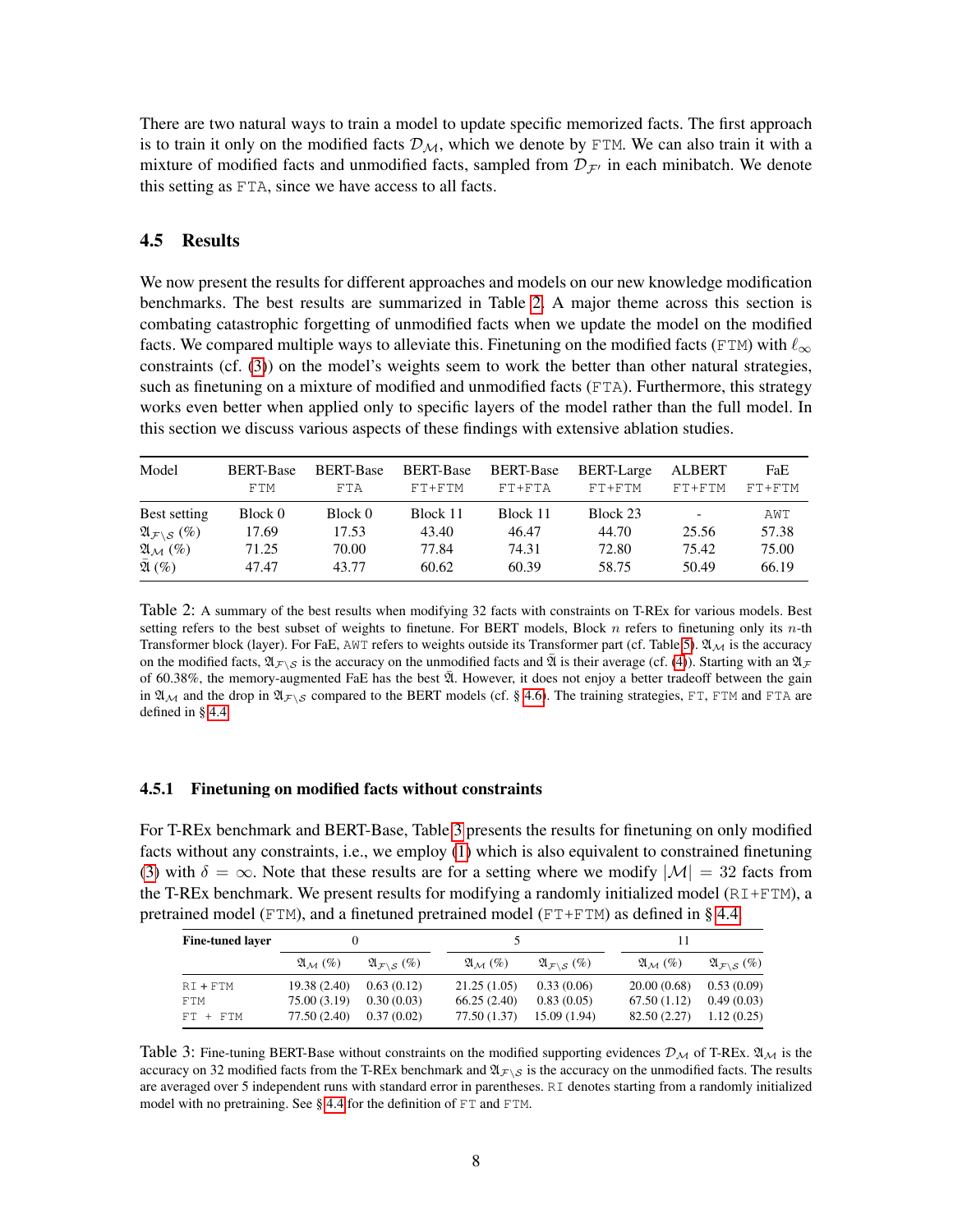The RI models are not pretrained so they have no language understanding ability to begin with. Thus, with limited training data, they exhibits poor accuracy on both the modified and unmodified facts. In contrast, both FTM and FT  $+$  FTM models result in non-trivial accuracy on the modified facts. However, they forget unmodified facts. Before FTM, the pretrained model had an accuracy of 28.85% on all the facts and finetuning on the unmodified dataset (FT) improve it to 50.50%. Unconstrained FTM caused their degradation to  $\mathfrak{A}_{\mathcal{F}\setminus\mathcal{S}}$ , as reported in Table [3.](#page-7-2)

Another takeaway from Table [3](#page-7-2) is that training different layers in a Transformer leads to different outcomes for the knowledge modification task, which also depends on the state of the original model. In Appendix [E,](#page-19-1) we present additional results on the role of different layers for knowledge modification with different numbers of modified facts.

#### 4.5.2 Finetuning on modified facts with constraints

As observed in § [4.5.1,](#page-7-0) unconstrained finetuning on the modified facts leads to catastrophic forgetting of the unmodified facts. This happens even when we modify a single layer of BERT-Base. As demonstrated in Figure [1](#page-8-0) to [3,](#page-9-1) using a simple  $\ell_{\infty}$  constraint (cf. [\(3\)](#page-4-3)) on the model's weights in the modification step (FTM) works surprisingly well in controlling this issue. Recall that we select the constraint strength  $\delta$  to maximize the average accuracy (cf. § [4.2\)](#page-6-3).



<span id="page-8-0"></span>Figure 1: Performance of constrained finetuning of all Transformer blocks for BERT-Large,

<span id="page-8-2"></span>BERT-Base, and ALBERT on T-REx.

These results also demonstrate another interesting effect: the best performances may come from modifying specific layers of the transformer, rather than the entire model<sup>[3](#page-8-1)</sup>.

The conclusion comes from combining results from Figure [1](#page-8-0) and Figure [2,](#page-8-2) as well as the results in Figure [3.](#page-9-1)



Figure 2: Performance of fact modification for BERT-Base and BERT-Large on the T-REx benchmark. We report the results for the best models obtained by varying  $\delta$ . The results are averaged over 5 independent runs.

Applying a constrained FTM strategy on a single Transformer block ensures good accuracy for both modified and unmodified facts, as long as we modify a small number of facts. However, as the number of modified facts increases, performances degrade, with accuracies on unmodified facts taking larger hits. In Figure [3,](#page-9-1) we observe similar results with BERT-Base on the zsRE-based benchmark. We believe this is due to the small model capacity resulting from modifying only one layer.

<span id="page-8-1"></span><sup>&</sup>lt;sup>3</sup>This is not possible for ALBERT as it employs parameter sharing across layers.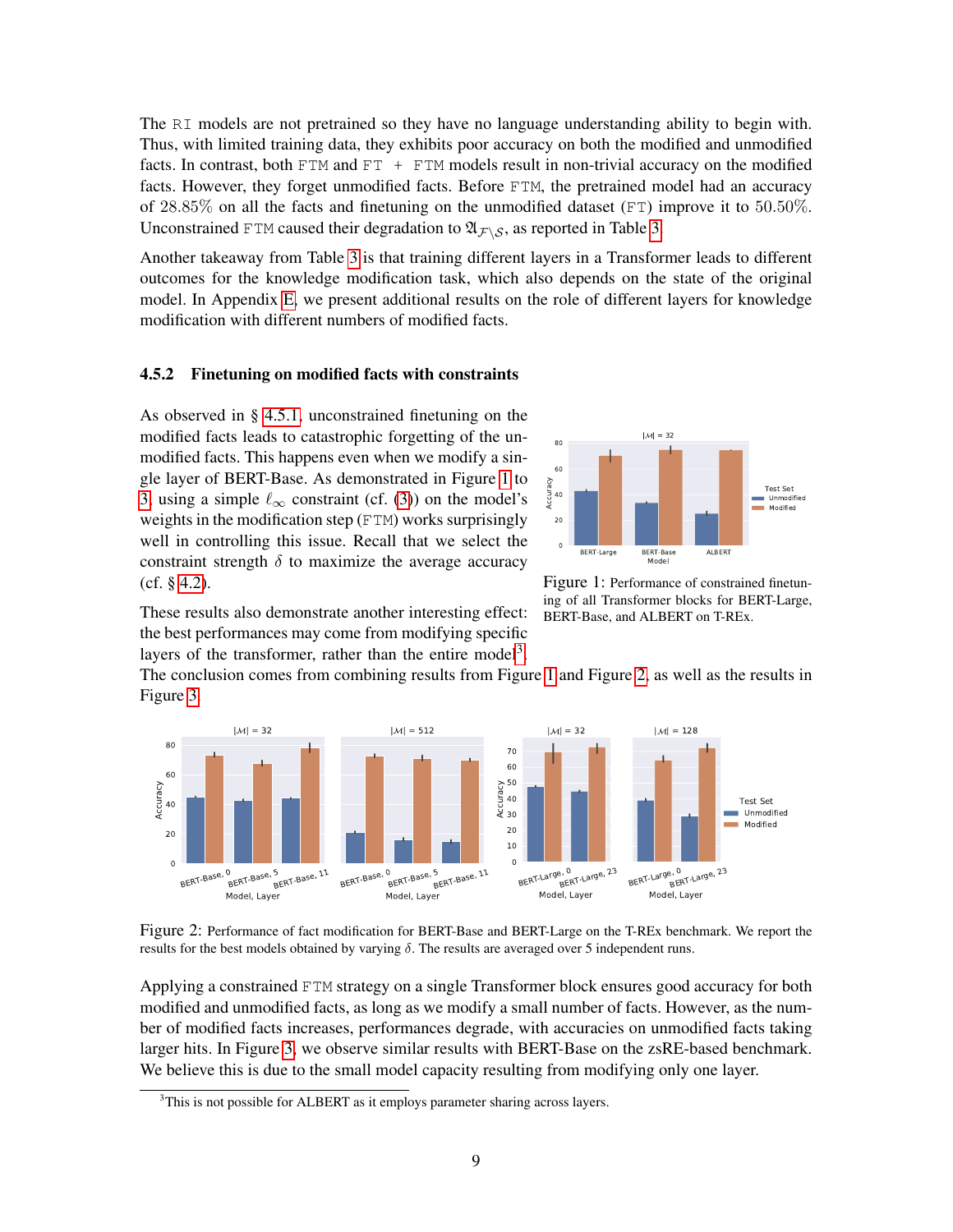

<span id="page-9-1"></span>Figure 3: Performance of fact modification for a BERT-Base model on the zsRE benchmark, using the FT+FTM setup with constrains during FTM. From left to right, the columns show the test accuracy for modifying 32, 128, 512, and 2048 facts, respectively. In each column, we show the best accuracies of constrained finetuning 0th, 5th, 11th, and all Transformer blocks of BERT-Base, which we achieve under different  $\ell_{\infty}$  constraints. The results are averaged over 5 independent runs.

The best layer for modification also changes with the number of modified facts and the initial state of the model. From Figure [2](#page-8-2) and [3,](#page-9-1) we can see that in the  $ET+FTM$  setting, as the number of modified facts increases, the block with highest  $\overline{X}$  changed from the last one (block 11 or 23) to the first one (block 0) for both BERT-Base and BERT-Large. From Table [2,](#page-7-1) we can see the best block of BERT-Base for modifying 32 facts changed from block 11 to block 0 when starting constrained finetuning from a pretrained model instead of a finetuned model.

## 4.5.3 Finetuning on both modified and unmodified facts with constraints

One obvious reason for forgetting the unmodified facts is that they are excluded from the modification training. Thus, we explore another natural baseline from § [3.2](#page-3-1) where we perform constrained finetuning based on a mixture of modified and unmodified facts, i.e., FTA in § [4.4.](#page-6-2) In each minibatch, we use the same number of evidences for modified and unmodified facts. This process implicitly puts more weight on the modified facts since they are usually the minority (cf. Appendix  $B$ )<sup>[4](#page-10-2)</sup>.

The results for applying FTA to different Transformer blocks of BERT-Base on the T-REx benchmark are shown in Table [4.](#page-9-0) This approach improves the best results, but only by a small margin. Moreover, it performs worse in terms of the weighted accuracy when finetuning 0th or 5th block. These results suggest that when we need to achieve high accuracy on the modified facts, due to the biased optimization trajectory, forgetting some of the unmodified facts might be inevitable even when the model can access them, at least when the weight changes are uniformly constrained.

| <b>Fine-tuned layer</b>                          |              |              |              |              |              |              |  |
|--------------------------------------------------|--------------|--------------|--------------|--------------|--------------|--------------|--|
|                                                  | $FT+FTA$     | $FT+FTM$     | $FT+FTA$     | $FT+FTM$     | $FT+FTA$     | $FT+FTM$     |  |
| $\mathfrak{A}_\mathcal{M}$                       | 73.31 (0.74) | 72.85 (0.51) | 76.04 (0.65) | 71.09 (0.88) | 70.64 (0.68) | 69.86 (0.46) |  |
| $\mathfrak{A}_{\mathcal{F}\setminus\mathcal{S}}$ | 18.51 (0.94) | 21.06(0.31)  | 8.73 (0.41)  | 16.19(0.50)  | 15.30(0.50)  | 14.71 (0.60) |  |

<span id="page-9-0"></span>Table 4: Comparing the results of finetuning with constraints on the supporting evidence of  $|\mathcal{M}| = 512$  modified facts with and without the supporting evidences for the unmodified facts in every mini-batch (T-REx benchmark). We report the results after averaging over 5 independent runs with standard error in parentheses.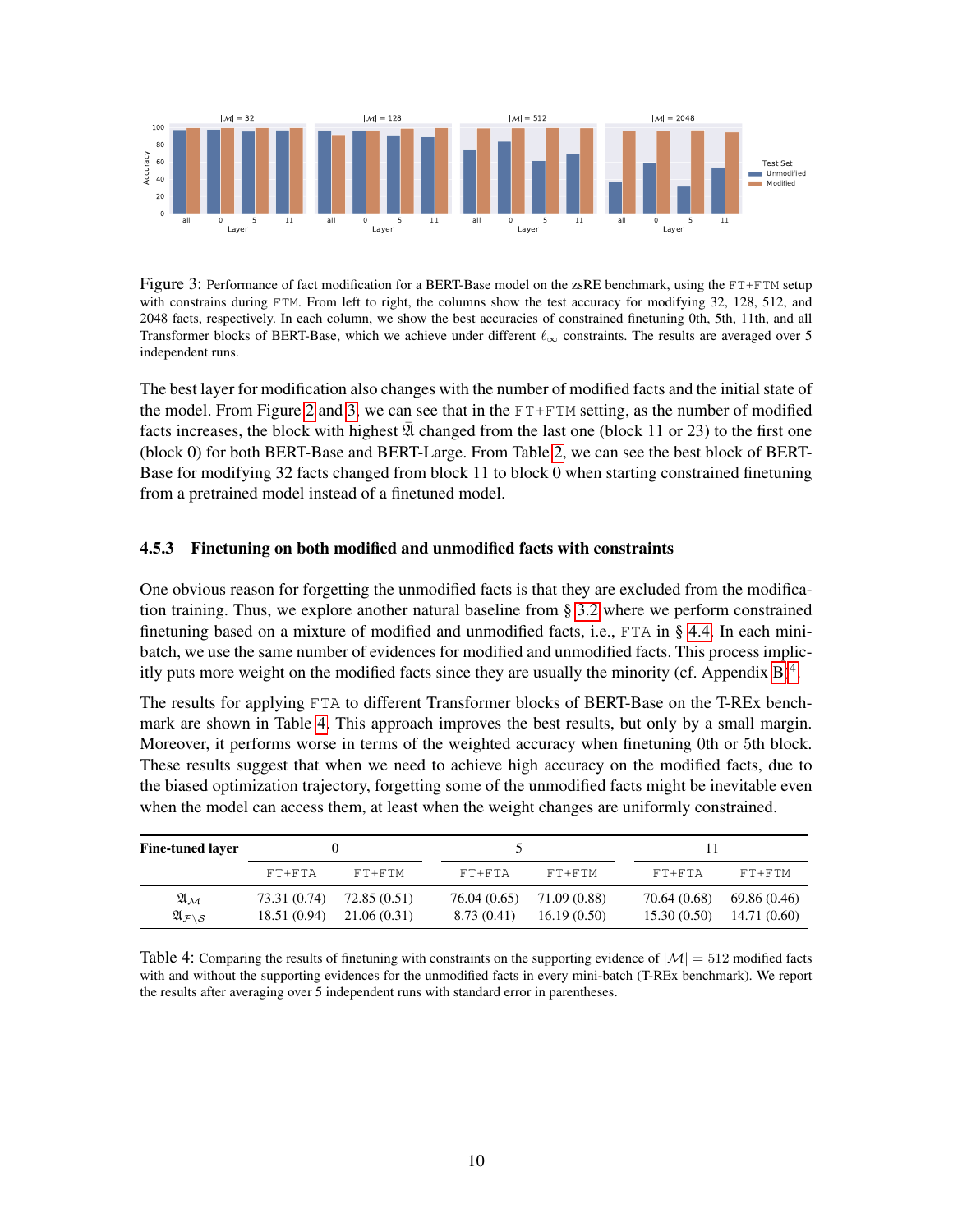<span id="page-10-0"></span>

| <b>Fine-tuned parameters</b> NONE $AWT = 3 + AWT = 7 + AWT$ |       |         |          |          | All     |  |
|-------------------------------------------------------------|-------|---------|----------|----------|---------|--|
| $\mathfrak{A}_{\mathcal{M}}$                                | 46.88 | 75.00   | 78.12    | 81.25    | 75.00   |  |
| $\mathfrak{A}_{\mathcal{F}\backslash\mathcal{S}}$           | 60.38 | 57.38   | 45.22    | 41.06    | 53.37   |  |
| $\Delta \mathfrak{A}_{\mathcal{F} \backslash \mathcal{S}}$  | 0.00  | $-3.00$ | $-15.16$ | $-19.32$ | $-7.01$ |  |

Table 5: Results for finetuning different components of a FaE on the  $|M| = 32$  modified facts of T-REx under a range of constraints (FT+FTM setting).  $\Delta \mathfrak{A}_{\mathcal{F}\setminus \mathcal{S}}$  is the drop in accuracy on unmodified facts. We report the results with  $\mathfrak{A}_{\mathcal{M}}$  closest to the accuracy on the modified facts achieved by the BERT-Large model (77.50%). Surprisingly, FaE does not have a significant advantage in terms of tradeoff between  $\mathfrak{A}_M$  and  $\mathfrak{A}_{\mathcal{F}\setminus\mathcal{S}}$  when we require  $\mathfrak{A}_\mathcal{M}$  to be high. AWT (additional weights) refers to all the weights of FaE that are outside its Transformer module, 3 and 7 are the middle and last Transformer blocks of FaE's second-stage Transformer encoder [\(Verga et al., 2020\)](#page-15-2). NONE refers to finetuning no parameters and modifying only the symbolic knowledge of FaE.

#### <span id="page-10-1"></span>4.6 Modifying symbolic memories in a finetuned FaE model

An important advantage of the models with symbolic memory modules such as FaE [\(Verga et al.,](#page-15-2) [2020\)](#page-15-2) is that they could be easily updated by modifying the symbolic links. However, since these models rely on both the contextual representation and the symbolic links, inconsistency between its implicit memory (realized via contextual representation) and the explicit symbolic memory can result in wrong predictions. In this section, we show that modifying the implicit knowledge is essential for successfully updating these models. We also give results with kNN-LM in Appendix [F.](#page-19-0)

FaE has three key components: a BERT style Transformer model, symbolic memory modules, and model weight connecting the Transformer model with the symbolic memory. We experiment with modifying various combinations of these components as a means to realize knowledge modification (cf. Table [5\)](#page-10-0). Our results show that finetuning the model parameters of FaE in addition to symbolic memory module is necessary for it to obtain high accuracy for the modified facts. Moreover, with constrained finetuning, FAE inevitably experiences a drop in the accuracy for the unmodified facts  $\mathcal{F} \setminus \mathcal{S}$ , similar to the BERT models *without* explicit memory modules. After modifying the symbolic links stored in its symbolic memory modules, FaE achieves 46.88% accuracy on the modified facts, which is higher than the 30% reported by [Verga et al.](#page-15-2) [\(2020\)](#page-15-2), and its accuracy on unmodified facts stays unchanged at 60.38%. We find that finetuning only the layers that directly map symbolic memory to the predictions result in the best trade-off (denoted as AWT in Table [5\)](#page-10-0). In particular, after finetuning (AWT), FaE reaches an  $\mathfrak{A}_M$  of 75.00% with a drop of 3.00% in  $\mathfrak{A}_{F\setminus S}$ ; and an  $\mathfrak{A}_M$ of 85.00% with a drop of 6.5% in  $\mathfrak{A}_{\mathcal{F}\backslash\mathcal{S}}$  using a slightly larger  $\delta$ . In contrast, BERT-Large can achieve an  $\mathfrak{A}_{\mathcal{M}}$  of 77.50% with a drop of less than 4.00% in  $\mathfrak{A}_{\mathcal{F}\setminus\mathcal{S}}$ . This indicates that FaE with symbolic memory is not necessarily better than BERT-Large at the knowledge modification task.

## 5 Conclusion

We propose a novel task of modifying the factual knowledge implicitly stored in the parameters of a Transformer model. For this task, we introduced two benchmarks based on T-REx and zsRE datasets. We further established the effectiveness of the constrained finetuning approach on the knowledge modification task. We provide comprehensive evaluations for models with and without explicit memory modules, revealing the effect of initial parameters, number of modified facts, and

<span id="page-10-2"></span><sup>&</sup>lt;sup>4</sup>Note that if we randomly sample minibatches from  $\mathcal{D}_{\mathcal{F}}$ , a finetuned pretrained BERT-Base achieves only ∼50% accuracy on the modified facts after training, similar to its accuracy on all facts before modification.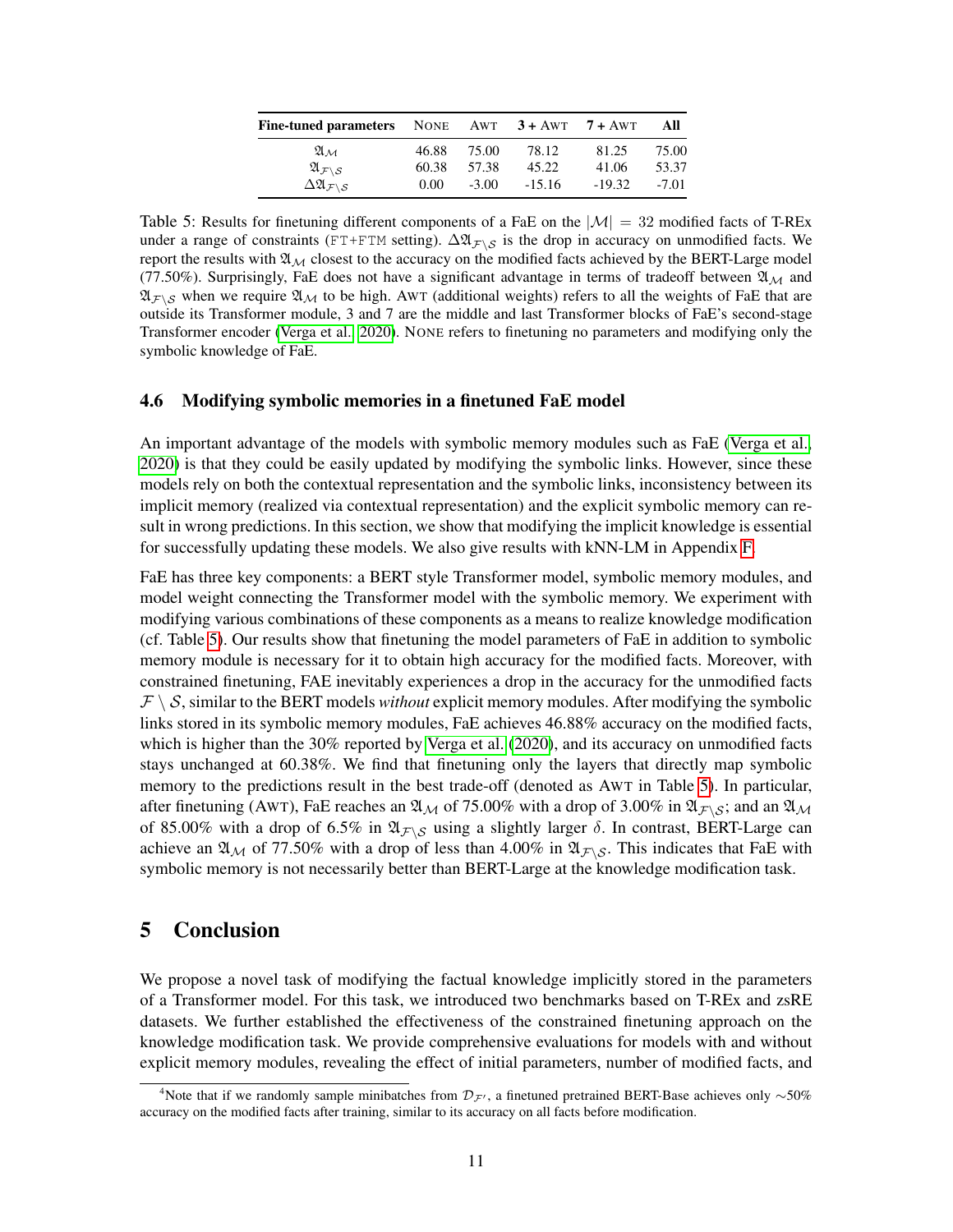different Transformer blocks on the difficulty of modification. Furthermore, we find that modifying the Transformer parameters is still necessary for networks with symbolic memory.

While we have explored knowledge modification for models with symbolic fact memory, a more comprehensive exploration of mechanisms to achieve reliable and consistent modification of both implicit and explicit knowledge of such models is an interesting future direction. Another natural future work would be to understand the implications of modifying facts on multi-hop logical inference, i.e. whether the generalization aspect can interact well with modified facts.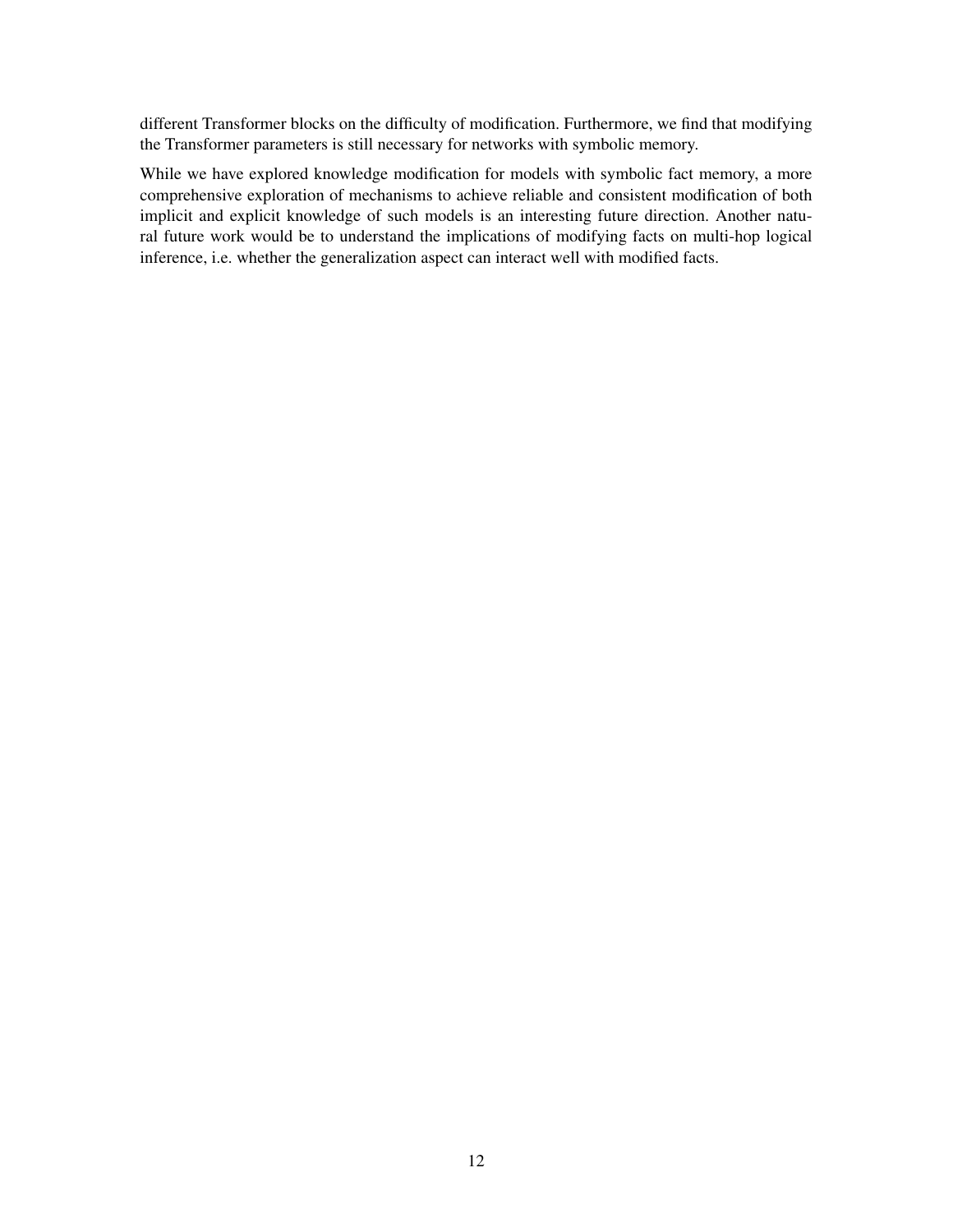# References

- <span id="page-12-5"></span>Su Lin Blodgett, Solon Barocas, Hal Daumé III, and Hanna Wallach. Language (technology) is power: A critical survey of "bias" in NLP. *arXiv preprint arXiv:2005.14050*, 2020.
- <span id="page-12-3"></span>Tolga Bolukbasi, Kai-Wei Chang, James Y Zou, Venkatesh Saligrama, and Adam T Kalai. Man is to computer programmer as woman is to homemaker? debiasing word embeddings. In D. D. Lee, M. Sugiyama, U. V. Luxburg, I. Guyon, and R. Garnett, editors, *Advances in Neural Information Processing Systems 29*, pages 4349–4357. Curran Associates, Inc., 2016.
- <span id="page-12-4"></span>Shikha Bordia and Samuel Bowman. Identifying and reducing gender bias in word-level language models. In *Proceedings of the 2019 Conference of the North American Chapter of the Association for Computational Linguistics: Student Research Workshop*, pages 7–15, 2019.
- <span id="page-12-1"></span>Tom B. Brown, Benjamin Mann, Nick Ryder, Melanie Subbiah, Jared Kaplan, Prafulla Dhariwal, Arvind Neelakantan, Pranav Shyam, Girish Sastry, Amanda Askell, Sandhini Agarwal, Ariel Herbert-Voss, Gretchen Krueger, Tom Henighan, Rewon Child, Aditya Ramesh, Daniel M. Ziegler, Jeffrey Wu, Clemens Winter, Christopher Hesse, Mark Chen, Eric Sigler, Mateusz Litwin, Scott Gray, Benjamin Chess, Jack Clark, Christopher Berner, Sam McCandlish, Alec Radford, Ilya Sutskever, and Dario Amodei. Language models are few-shot learners, 2020.
- <span id="page-12-10"></span>Nicola De Cao, Michael Schlichtkrull, Wilker Aziz, and Ivan Titov. How do decisions emerge across layers in neural models? interpretation with differentiable masking. *arXiv preprint arXiv:2004.14992*, 2020.
- <span id="page-12-2"></span>Nicholas Carlini, Chang Liu, Ulfar Erlingsson, Jernej Kos, and Dawn Song. The secret sharer: ´ Evaluating and testing unintended memorization in neural networks. In *28th USENIX Security Symposium*, pages 267–284, 2019.
- <span id="page-12-9"></span>Yung-Sung Chuang, Shang-Yu Su, and Yun-Nung Chen. Lifelong language knowledge distillation. *arXiv preprint arXiv:2010.02123*, 2020.
- <span id="page-12-0"></span>Jacob Devlin, Ming-Wei Chang, Kenton Lee, and Kristina Toutanova. BERT: Pre-training of deep bidirectional transformers for language understanding. *arXiv preprint arXiv:1810.04805*, 2018.
- <span id="page-12-7"></span>Bhuwan Dhingra, Manzil Zaheer, Vidhisha Balachandran, Graham Neubig, Ruslan Salakhutdinov, and William W Cohen. Differentiable reasoning over a virtual knowledge base. In *International Conference on Learning Representations*, 2019.
- <span id="page-12-11"></span>Hady Elsahar, Pavlos Vougiouklis, Arslen Remaci, Christophe Gravier, Jonathon Hare, Frederique Laforest, and Elena Simperl. T-REx: A large scale alignment of natural language with knowledge base triples. In *Proceedings of the Eleventh International Conference on Language Resources and Evaluation (LREC)*, 2018.
- <span id="page-12-6"></span>Manaal Faruqui, Jesse Dodge, Sujay Kumar Jauhar, Chris Dyer, Eduard Hovy, and Noah A Smith. Retrofitting word vectors to semantic lexicons. In *Proceedings of the 2015 Conference of the North American Chapter of the Association for Computational Linguistics: Human Language Technologies*, pages 1606–1615, 2015.
- <span id="page-12-8"></span>Vitaly Feldman. Does learning require memorization? a short tale about a long tail. In *Proceedings of the 52nd Annual ACM SIGACT Symposium on Theory of Computing*, pages 954–959, 2020.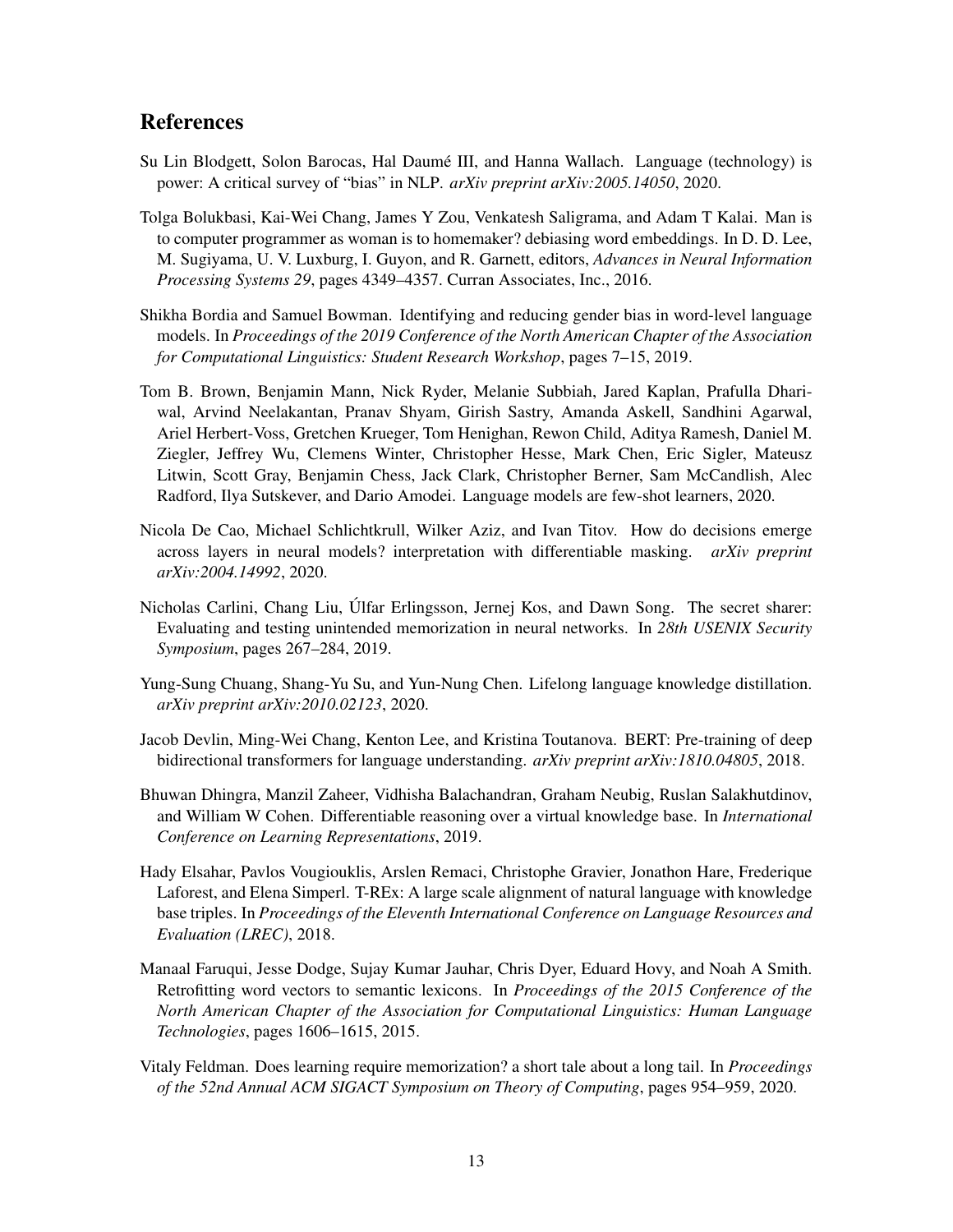- <span id="page-13-7"></span>Vitaly Feldman and Chiyuan Zhang. What neural networks memorize and why: Discovering the long tail via influence estimation. *arXiv preprint arXiv:2008.03703*, 2020.
- <span id="page-13-5"></span>Thibault Févry, Livio Baldini Soares, Nicholas FitzGerald, Eunsol Choi, and Tom Kwiatkowski. Entities as experts: Sparse memory access with entity supervision. *arXiv preprint arXiv:2004.07202*, 2020.
- <span id="page-13-2"></span>Kelvin Guu, Kenton Lee, Zora Tung, Panupong Pasupat, and Ming-Wei Chang. Realm: Retrievalaugmented language model pre-training. *arXiv preprint arXiv:2002.08909*, 2020.
- <span id="page-13-12"></span>Neil Houlsby, Andrei Giurgiu, Stanislaw Jastrzebski, Bruna Morrone, Quentin De Laroussilhe, Andrea Gesmundo, Mona Attariyan, and Sylvain Gelly. Parameter-efficient transfer learning for nlp. In *International Conference on Machine Learning*, pages 2790–2799, 2019.
- <span id="page-13-1"></span>Shaoxiong Ji, Shirui Pan, Erik Cambria, Pekka Marttinen, and Philip S Yu. A survey on knowledge graphs: Representation, acquisition and applications. *arXiv preprint arXiv:2002.00388*, 2020.
- <span id="page-13-4"></span>Zhengbao Jiang, Frank F. Xu, Jun Araki, and Graham Neubig. How can we know what language models know? *arXiv preprint arXiv:1911.12543*, 2020.
- <span id="page-13-0"></span>Nanda Kambhatla. Combining lexical, syntactic, and semantic features with maximum entropy models for extracting relations. page 22–es, USA, 2004. Association for Computational Linguistics.
- <span id="page-13-8"></span>Nora Kassner and Hinrich Schütze. Bert-knn: Adding a knn search component to pretrained language models for better qa. *arXiv preprint arXiv:2005.00766*, 2020.
- <span id="page-13-6"></span>Urvashi Khandelwal, Omer Levy, Dan Jurafsky, Luke Zettlemoyer, and Mike Lewis. Generalization through memorization: Nearest neighbor language models. In *International Conference on Learning Representations*, 2020.
- <span id="page-13-10"></span>James Kirkpatrick, Razvan Pascanu, Neil Rabinowitz, Joel Veness, Guillaume Desjardins, Andrei A Rusu, Kieran Milan, John Quan, Tiago Ramalho, Agnieszka Grabska-Barwinska, et al. Overcoming catastrophic forgetting in neural networks. *Proceedings of the national academy of sciences*, 114(13):3521–3526, 2017.
- <span id="page-13-13"></span>Zhenzhong Lan, Mingda Chen, Sebastian Goodman, Kevin Gimpel, Piyush Sharma, and Radu Soricut. Albert: A lite bert for self-supervised learning of language representations. *arXiv preprint arXiv:1909.11942*, 2019.
- <span id="page-13-14"></span>Omer Levy, Minjoon Seo, Eunsol Choi, and Luke Zettlemoyer. Zero-shot relation extraction via reading comprehension. *arXiv preprint arXiv:1706.04115*, 2017.
- <span id="page-13-3"></span>Patrick Lewis, Ethan Perez, Aleksandara Piktus, Fabio Petroni, Vladimir Karpukhin, Naman Goyal, Heinrich Küttler, Mike Lewis, Wen-tau Yih, Tim Rocktäschel, et al. Retrieval-augmented generation for knowledge-intensive nlp tasks. *arXiv preprint arXiv:2005.11401*, 2020.
- <span id="page-13-9"></span>Tianlin Liu, Lyle Ungar, and Joao Sedoc. Continual learning for sentence representations using ˜ conceptors. In *NAACL*, pages 3274–3279, 2019.
- <span id="page-13-11"></span>David Lopez-Paz and Marc'Aurelio Ranzato. Gradient episodic memory for continual learning. In *Advances in neural information processing systems*, pages 6467–6476, 2017.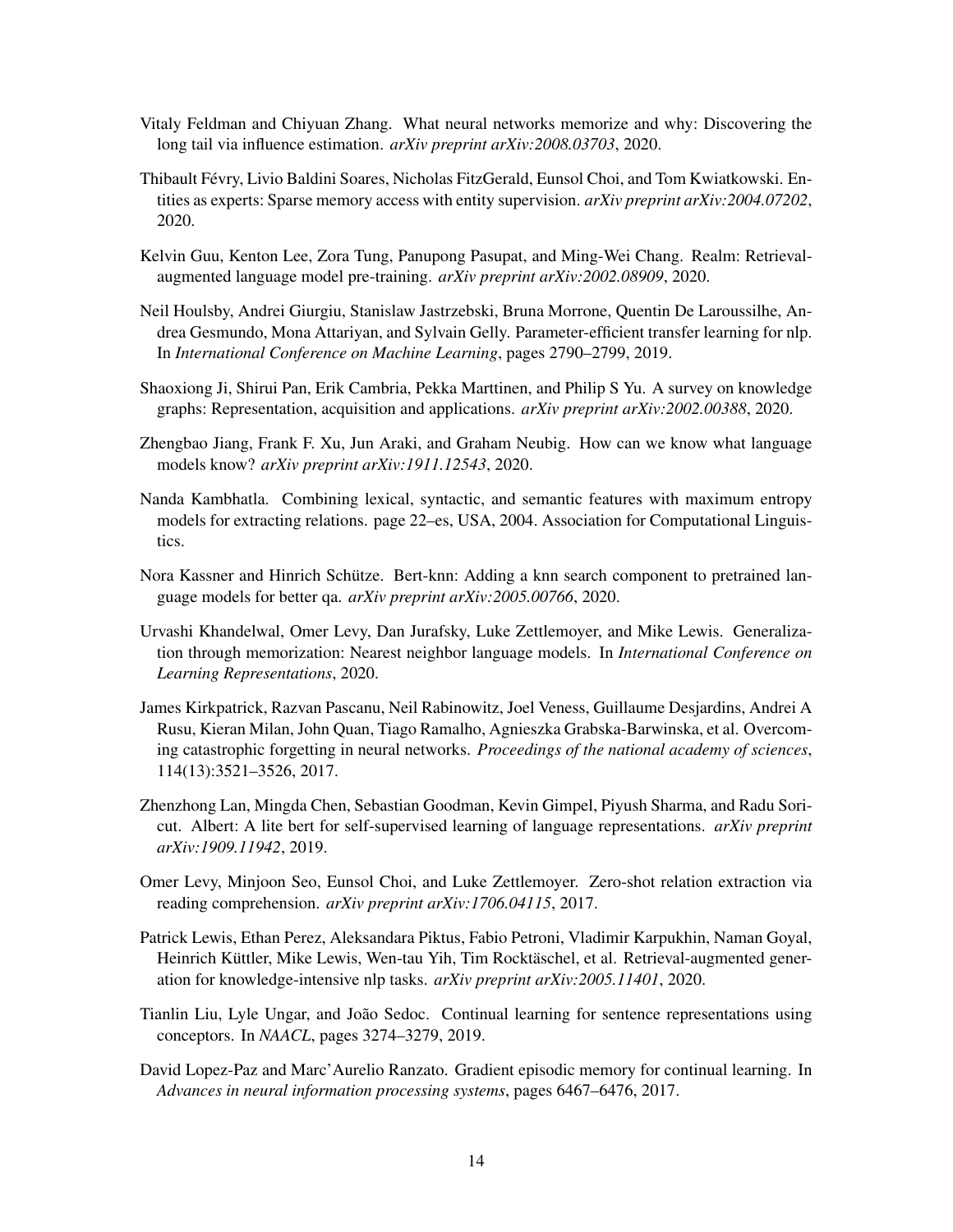- <span id="page-14-12"></span>Fei Mi, Liangwei Chen, Mengjie Zhao, Minlie Huang, and Boi Faltings. Continual learning for natural language generation in task-oriented dialog systems. *arXiv preprint arXiv:2010.00910*, 2020.
- <span id="page-14-2"></span>Pandu Nayak. Understanding searches better than ever before, 2019. URL [https://blog.](https://blog.google/products/search/search-language-understanding-bert/) [google/products/search/search-language-understanding-bert/](https://blog.google/products/search/search-language-understanding-bert/).
- <span id="page-14-9"></span>Matthew E. Peters, Mark Neumann, Robert Logan, Roy Schwartz, Vidur Joshi, Sameer Singh, and Noah A. Smith. Knowledge enhanced contextual word representations. In *Proceedings of the 2019 Conference on Empirical Methods in Natural Language Processing and the 9th International Joint Conference on Natural Language Processing (EMNLP-IJCNLP)*, pages 43–54, Hong Kong, China, November 2019. Association for Computational Linguistics.
- <span id="page-14-4"></span>Fabio Petroni, Tim Rocktäschel, Patrick Lewis, Anton Bakhtin, Yuxiang Wu, Alexander H Miller, and Sebastian Riedel. Language models as knowledge bases? *arXiv preprint arXiv:1909.01066*, 2019.
- <span id="page-14-13"></span>Fabio Petroni, Aleksandra Piktus, Angela Fan, Patrick Lewis, Majid Yazdani, Nicola De Cao, James Thorne, Yacine Jernite, Vassilis Plachouras, Tim Rocktäschel, et al. KILT: a benchmark for knowledge intensive language tasks. *arXiv preprint arXiv:2009.02252*, 2020.
- <span id="page-14-0"></span>Alec Radford, Jeffrey Wu, Rewon Child, David Luan, Dario Amodei, and Ilya Sutskever. Language models are unsupervised multitask learners. *OpenAI Blog*, 2019.
- <span id="page-14-1"></span>Colin Raffel, Noam Shazeer, Adam Roberts, Katherine Lee, Sharan Narang, Michael Matena, Yanqi Zhou, Wei Li, and Peter J. Liu. Exploring the limits of transfer learning with a unified text-to-text transformer. *arXiv preprint arXiv:1910.10683*, 2019.
- <span id="page-14-3"></span>Roshan Rao, Nicholas Bhattacharya, Neil Thomas, Yan Duan, Peter Chen, John Canny, Pieter Abbeel, and Yun Song. Evaluating protein transfer learning with tape. In *Advances in Neural Information Processing Systems*, pages 9689–9701. Curran Associates, Inc., 2019.
- <span id="page-14-5"></span>Adam Roberts, Colin Raffel, and Noam Shazeer. How much knowledge can you pack into the parameters of a language model? *arXiv preprint arXiv:2002.08910*, 2020.
- <span id="page-14-6"></span>Dan Roth and Wen-tau Yih. Probabilistic reasoning for entity & relation recognition. In *COLING 2002: The 19th International Conference on Computational Linguistics*, 2002.
- <span id="page-14-10"></span>Sainbayar Sukhbaatar, arthur szlam, Jason Weston, and Rob Fergus. End-to-end memory networks. In C. Cortes, N. D. Lawrence, D. D. Lee, M. Sugiyama, and R. Garnett, editors, *Advances in Neural Information Processing Systems 28*, pages 2440–2448. Curran Associates, Inc., 2015.
- <span id="page-14-11"></span>Fan-Keng Sun, Cheng-Hao Ho, and Hung-Yi Lee. Lamol: Language modeling for lifelong language learning. In *International Conference on Learning Representations*, 2020.
- <span id="page-14-8"></span>Yu Sun, Shuohuan Wang, Yu-Kun Li, Shikun Feng, Xuyi Chen, Han Zhang, Xin Tian, Danxiang Zhu, Hao Tian, and Hua Wu. ERNIE: enhanced representation through knowledge integration. *arXiv preprint arXiv:1904.09223*, 2019.
- <span id="page-14-7"></span>Mihai Surdeanu and Heng Ji. Overview of the english slot filling track at the tac2014 knowledge base population evaluation. 2014.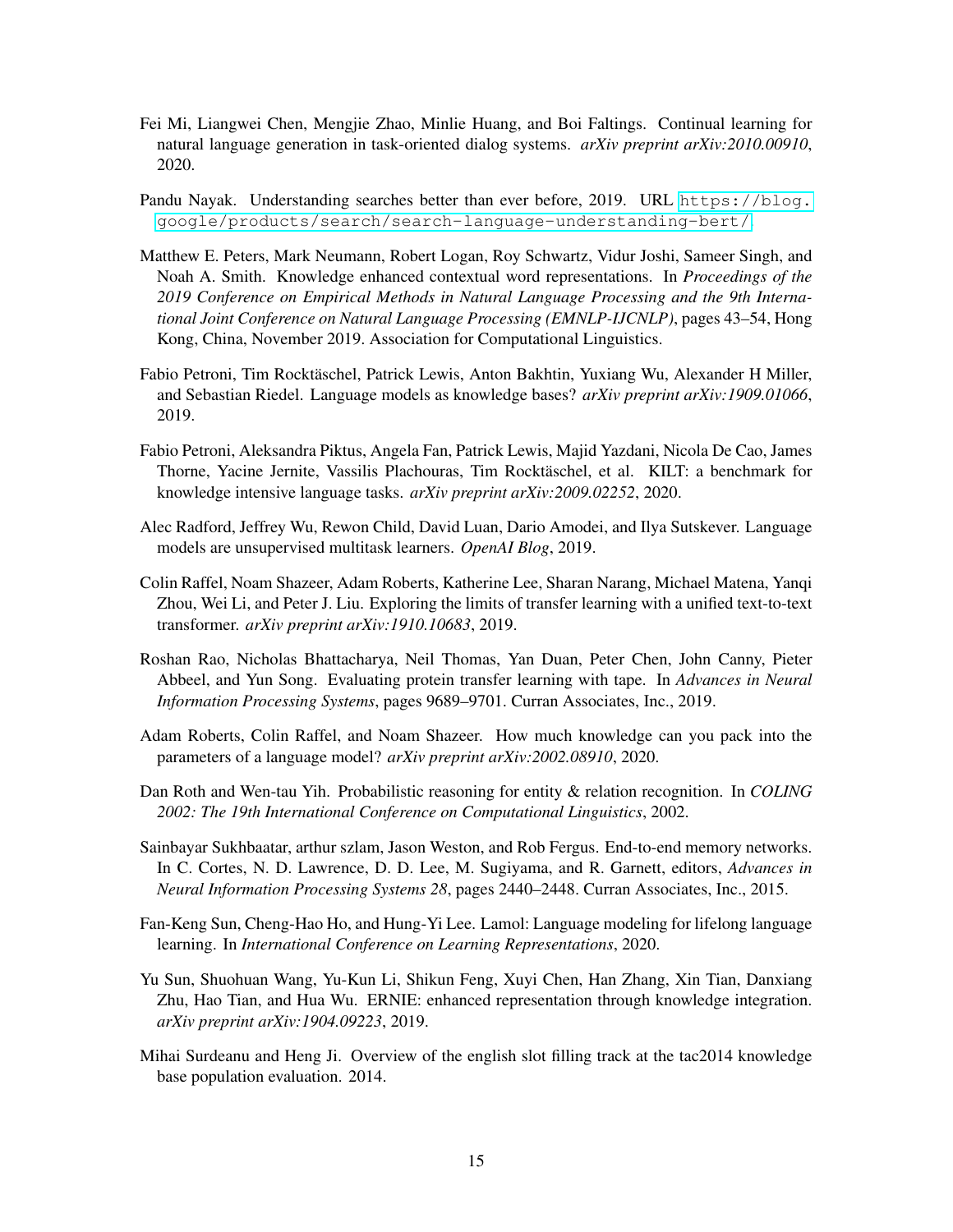- <span id="page-15-7"></span>Betty van Aken, Benjamin Winter, Alexander Löser, and Felix A Gers. How does BERT answer questions? A layer-wise analysis of transformer representations. In *Proceedings of the 28th ACM International Conference on Information and Knowledge Management*, pages 1823–1832, 2019.
- <span id="page-15-0"></span>Ashish Vaswani, Noam Shazeer, Niki Parmar, Jakob Uszkoreit, Llion Jones, Aidan N Gomez, Ł ukasz Kaiser, and Illia Polosukhin. Attention is all you need. In *Advances in Neural Information Processing Systems*, pages 5998–6008. Curran Associates, Inc., 2017.
- <span id="page-15-2"></span>Pat Verga, Haitian Sun, Livio Baldini Soares, and William W. Cohen. Facts as experts: Adaptable and interpretable neural memory over symbolic knowledge. *arXiv preprint arXiv:2007.00849*, 2020.
- <span id="page-15-6"></span>Jason Weston, Sumit Chopra, and Antoine Bordes. Memory networks. *arXiv preprint arXiv:1410.3916*, 2014.
- <span id="page-15-3"></span>J. Zelle and R. Mooney. Learning to parse database queries using inductive logic programming. In *AAAI/IAAI, Vol. 2*, 1996.
- <span id="page-15-4"></span>Luke S Zettlemoyer and Michael Collins. Learning to map sentences to logical form: structured classification with probabilistic categorial grammars. In *Proceedings of the Twenty-First Conference on Uncertainty in Artificial Intelligence*, pages 658–666, 2005.
- <span id="page-15-5"></span>Zhengyan Zhang, Xu Han, Zhiyuan Liu, Xin Jiang, Maosong Sun, and Qun Liu. ERNIE: Enhanced language representation with informative entities. In *Proceedings of the 57th Annual Meeting of the Association for Computational Linguistics (ACL)*, pages 1441–1451, Florence, Italy, July 2019. Association for Computational Linguistics.
- <span id="page-15-1"></span>Yukun Zhu, Ryan Kiros, Rich Zemel, Ruslan Salakhutdinov, Raquel Urtasun, Antonio Torralba, and Sanja Fidler. Aligning books and movies: Towards story-like visual explanations by watching movies and reading books. In *Proceedings of the IEEE International Conference on Computer Vision (ICCV)*, pages 19–27, 2015.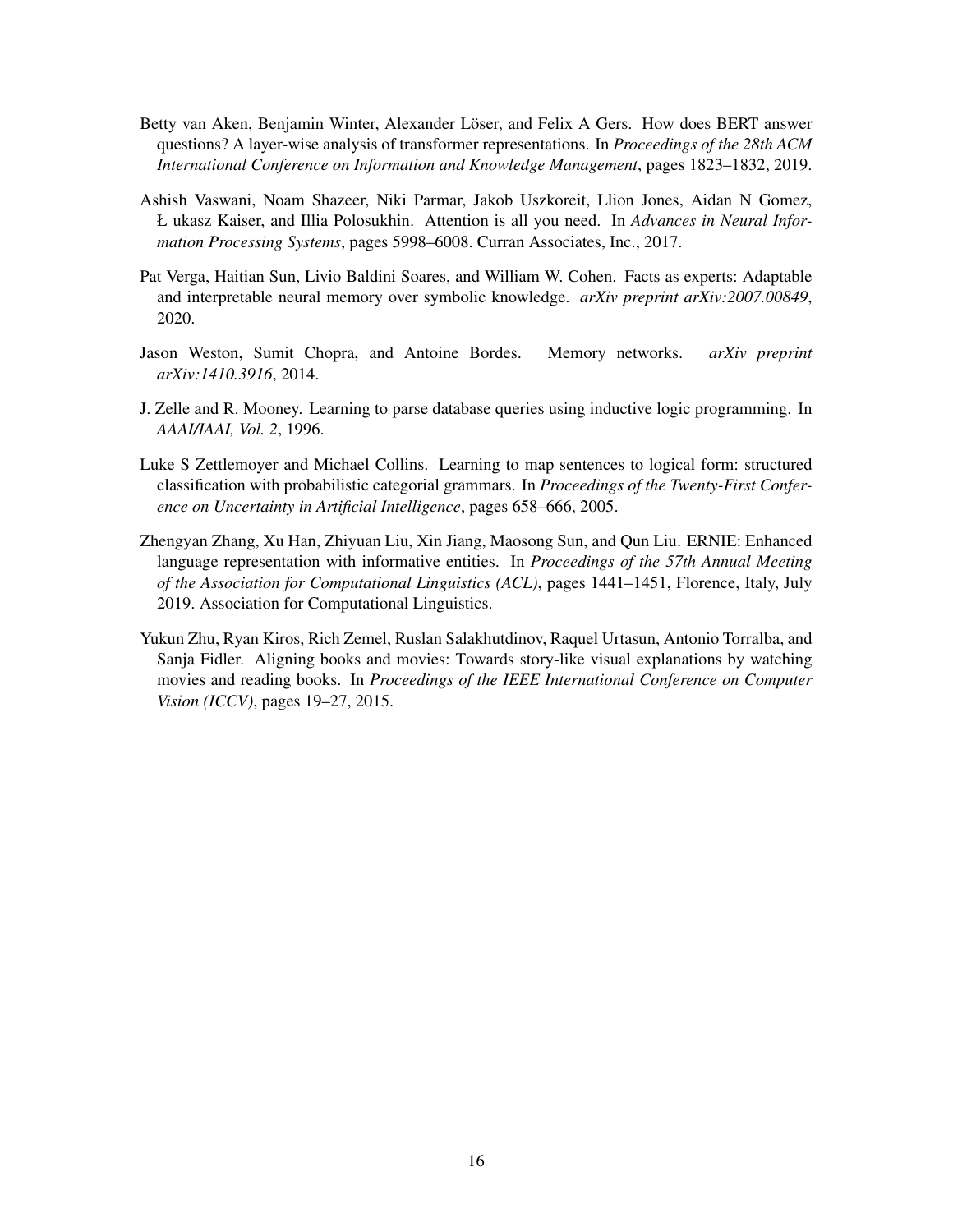# Appendix for "Modifying Memories in Transformer Models"

# <span id="page-16-0"></span>A Dataset details

We aim to construct datasets with a collection of facts  $\mathcal F$  along with modifications  $\mathcal M$  for a subset of facts S ⊂ F. We take two fact-based datasets, namely T-REx [\(Elsahar et al., 2018\)](#page-12-11) and *Zero-shot Relation Extraction* (zsRE) [\(Levy et al., 2017\)](#page-13-14), as the source of the original facts  $\mathcal{F}$ . These datasets contain a large number of facts (cf. Table [1\)](#page-5-2), with each fact being supported by potentially multiple evidences in the form of *natural-language* masked sentences or cloze-type QA pairs, in which the object of the fact is masked out to serve as a cloze question. This allows a model to memorize a given set of facts by providing such supporting evidences for training. In our experiments, the model learns to predict the masked out object and understands the fact via either memorization of facts from the pretraining datasets [\(Petroni et al., 2019\)](#page-14-4) or supervised learning on the training sets of T-REx or zsRE. T-REx and zsRE datasets indeed provide different kinds of questions about the same fact. During the test-time, the understanding of a fact by the model is assessed by presenting a cloze-type statement to the model. Note that, it is important to test the model for the given fact using probes that differ from the supporting evidences for the fact in the training set. This is necessary as the model may respond with the correct answer just by overfitting to some spurious correlations present in the pretraining or fine-tuning dataset.

We develop two benchmarks for the knowledge modification task based on T-REx and zsRE. To enable better comparisons with existing works on probing the implicit memorization in language models [\(Petroni et al., 2019;](#page-14-4) [Roberts et al., 2020\)](#page-14-5), we use the versions of T-REx and zsRE datasets from LAMA [\(Petroni et al., 2019\)](#page-14-4) and KILT [\(Petroni et al., 2020\)](#page-14-13) benchmarks, respectively. To modify m facts S from  $\mathcal{F}$ , we update the objects in all the cloze-type statements for those facts, which is just the labels of the [MASK] tokens, in both the training and test sets of T-REx and zsRE. The modified object is sampled from the collection of all objects that are connected to the same relation, according to its frequency in the training set. For example, if the original supporting evidence appears in the form of a QA pair, with the question being "*Which country was Charles Darwin born? [MASK]*", we modify the label for the [MASK] token into a random object that appears as someone's birthplace in the training set, other than *United Kingdom*.

T-REx dataset. We consider 41 Wikipedia relations with a total of 34039 facts from [Petroni et al.](#page-14-4) [\(2019\)](#page-14-4). All the object labels in the dataset can be represented by a single token. In this version of the dataset, each fact has at least one supporting sentence (evidence) from Wikipedia with the object replaced by a [MASK] token, plus a template for each relation to construct an additional cloze-type question. We use the masked sentences and the objects from Wikipedia as the training set, and the cloze-type question constructed from the templates as the test set. To enable better comparisons with existing works on probing the implicit memorization in language models [\(Petroni et al., 2019;](#page-14-4) [Roberts et al., 2020\)](#page-14-5), we use the versions of T-REx and zsRE from LAMA [\(Petroni et al., 2019\)](#page-14-4) and KILT [\(Petroni et al., 2020\)](#page-14-13) benchmarks, respectively.

One example of the T-REx dataset:

Fact: (Natalie Lowe, place of birth, Sydney)

Masked evidence (training): *Natalie Lowe (born 15 August 1980), is a professional dancer from [MASK] who has ballroom dancing expertise.*

Masked evidence (test): *Natalie Lowe was born in [MASK].*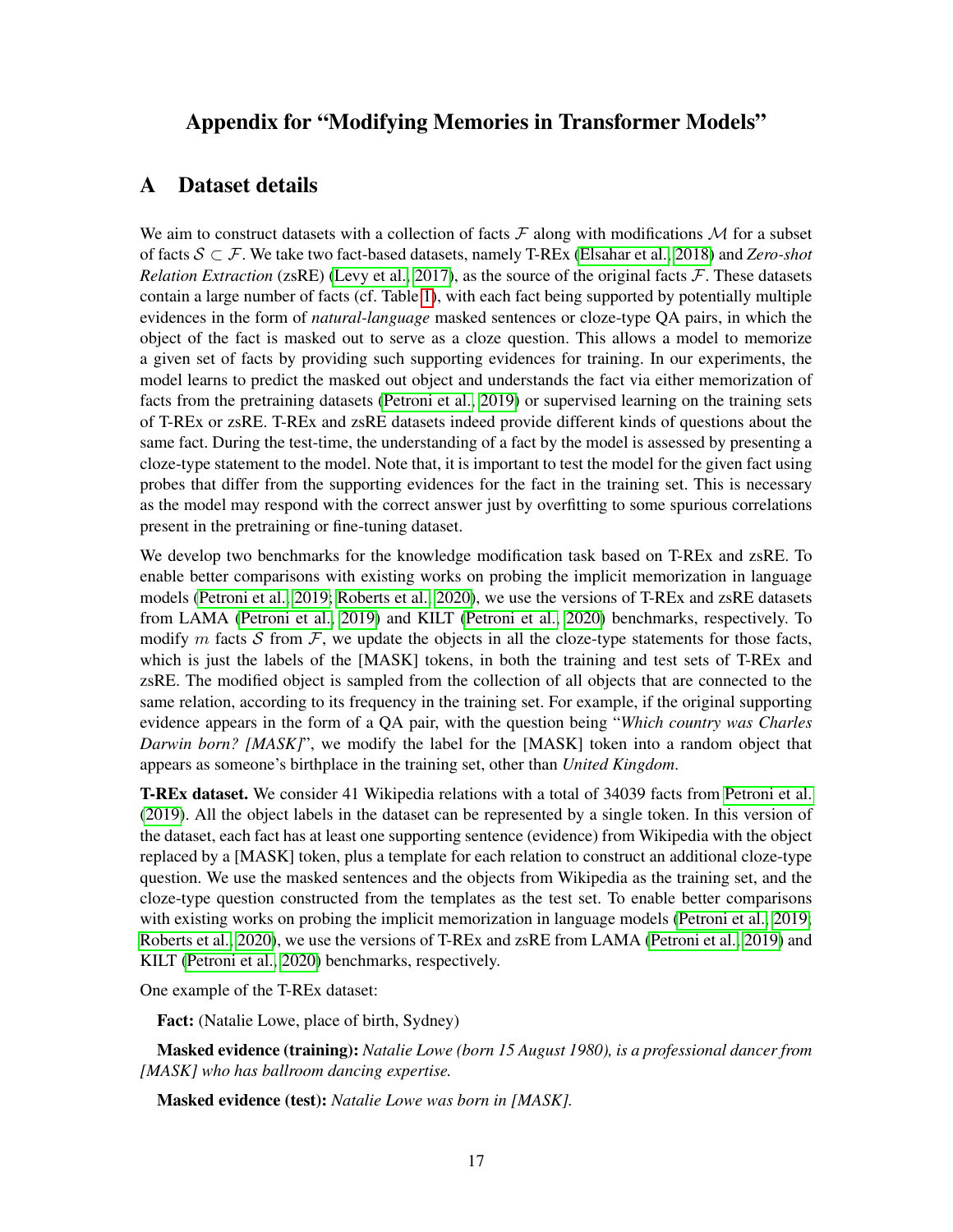For modification, we replace the object *Sydney* with another random object that appears as the birthplace of another subject, e.g., *London*, according to the frequency of the birthplace objects in the training set.

Zero-shot Relation Extraction (zsRE) dataset. zsRE is a relation extraction dataset originally formulated as a reading comprehension problem to match each question with a sentence from Wikipedia [\(Levy et al., 2017\)](#page-13-14). We take the reformulated version of zsRE from KILT [\(Petroni et al.,](#page-14-13) [2020\)](#page-14-13), which includes multiple template questions for most of the facts. Since the relations in different splits from KILT do not overlap, we construct the modification benchmark from only the training set of zsRE, and split the questions for each fact to obtain the training and test sets for modification. For each fact, we randomly put two of its questions into the test set if it has more than three questions, preserve the question in the training set if it has only one question, and put one question into the test set otherwise. When applying the uncased BERT tokenizer, we limit the length of the input sequence to be no longer than 512 and the length of the answer to be no longer than 20. We treat a prediction as correct only when all the predicted tokens match the label. One example from zsRE dataset:

Fact: (Della Pia Glacier, continent, Antarctica)

Masked evidence (training): *What is the continent that Della Pia Glacier is located? [MASK]* Masked evidence (test): *What continent is Della Pia Glacier found on? [MASK]*

# <span id="page-17-0"></span>B Fine-tuning on a mixture of modified and unmodified facts

We explore the constrained fine-tuning approach for the knowledge modification task on the T-REx benchmark. Recall that  $\mathcal{D}_{\mathcal{M}}$  and  $\mathcal{D}_{\mathcal{F}\setminus\mathcal{S}}$  denote the supporting evidence for the modified facts M and the unmodified facts  $\mathcal{F}\backslash\mathcal{S}$ , respectively. The constrained optimization problem becomes

$$
\text{minimize}_{\theta \in \Theta} \quad \frac{1}{|\mathcal{D}_{\mathcal{M}}|} \sum_{x \in \mathcal{D}_{\mathcal{M}}} L(x; \theta) + \frac{1}{|\mathcal{D}_{\mathcal{F} \setminus \mathcal{S}}|} \sum_{x' \in \mathcal{D}_{\mathcal{F} \setminus \mathcal{S}}} L(x'; \theta) \quad \text{subject to} \quad \|\theta - \theta_0\| \le \delta. \tag{5}
$$

Table [4](#page-9-0) presents the result for the setting where  $|M| = 512$ . We train the model for 10 epochs with a minibatch size of 128, which results in a total of 112 iterations per epoch on  $\mathcal{D}_{\mathcal{M}}$ . In each iteration, if using the unmodified training samples, we additionally sample 128 samples from  $\mathcal{D}_{\mathcal{F}\setminus\mathcal{S}}$ , and compute the gradient of the averaged loss based on the 256 samples. This effectively uses around 10% of the samples of  $\mathcal{D}_{\mathcal{F}\setminus\mathcal{S}}$ . Such a mixture of modified and unmodified supporting evidence in every iteration is supposed to achieve high accuracy for  $M$ , while also preserving the accuracy for  $\mathcal{F} \setminus \mathcal{S}$ . However, as we observe in Table [4,](#page-9-0) there is no significant improvement by using such mixed minibatches. Though 50% of the training samples are unmodified evidences in each iteration, the optimizer repeatedly loops over  $\mathcal{D}_M$ , which effectively makes the model 10 times as more biased towards minimizing the expected loss on  $\mathcal{D}_{\mathcal{M}}$  (as we train 10 epochs) than on  $\mathcal{D}_{\mathcal{F}\setminus\mathcal{S}}$ . Such a bias can be alleviated by increasing the ratio of unmodified data in each minibatch, but there would be no guarantee that the model achieves the same level of accuracy on  $\mathcal{D}_{\mathcal{M}}$ , even if it is able to improve the accuracy on the unmodified facts.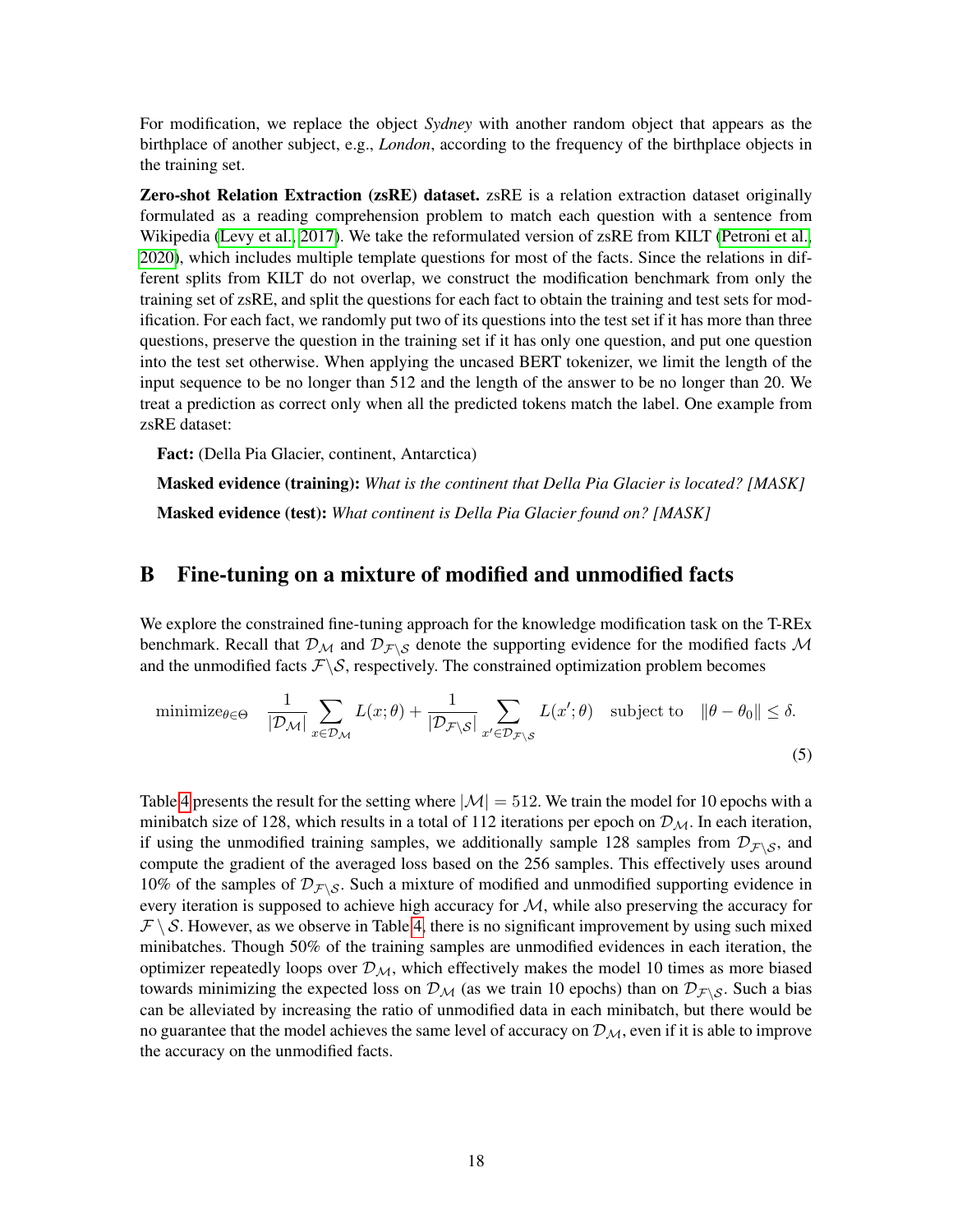# <span id="page-18-1"></span>C The Small Modification Limit

In this section we theoretically discuss the small modification limit of the loss constraint in [\(2\)](#page-4-4), reproduced here:

<span id="page-18-2"></span>
$$
\text{minimize}_{\theta \in \Theta} \quad \frac{1}{m} \sum_{x \in \mathcal{D}_{\mathcal{M}}} L(x; \theta) \quad \text{subject to} \quad \frac{1}{n} \sum_{x' \in \mathcal{D}_{\mathcal{F} \setminus \mathcal{S}}} \left( L(x'; \theta) - L(x'; \theta_0) \right) \le \delta. \tag{6}
$$

It is expensive to evaluate the constraint in [\(6\)](#page-18-2) over the entire  $\mathcal{D}_{\mathcal{F}'}$ . But in the limit where only a small number of facts are modified and the changes to the weights are small, the constraint simplifies to:

$$
\sum_{ij} \Delta \theta_i \Delta \theta_j \frac{1}{2n} \left( \frac{\partial}{\partial \theta_i} \frac{\partial}{\partial \theta_j} \sum_{x' \in \mathcal{D}_{\mathcal{F} \setminus \mathcal{S}}} L(x'; \theta_0) \right) + \mathcal{O}(\Delta \theta^3) \le \delta,
$$
\n(7)

where  $\Delta\theta \equiv \theta - \theta_0$ . Here, because the number of modified facts is small, we can assume that we are still at the minimum of the loss function with respect to the unmodified facts. Thus, the linear term in  $\Delta\theta$  vanishes and the second order term should dominate.

If we use cross-entropy loss, then the quantity in the bracket  $(cf. (6))$  $(cf. (6))$  $(cf. (6))$  is the Fisher metric. Even though the Fisher metric only needs to be computed once, it is still expensive as it is difficult to parallelize this computation across samples. We experimented with an approximation of the Fisher information computed with batch size 128, and found that it did not outperform the  $\ell_{\infty}$  norm with [\(3\)](#page-4-3). We leave the detailed exploration of the Fisher metric for the memory modification task to future work.

## <span id="page-18-0"></span>D Solving constrained optimization with projected gradient descent

#### Algorithm 1 Adam with norm constraint

<span id="page-18-3"></span>1: **Input:** Learning rate  $\{\eta_t\}_{t=1}^T$ , hyperparameters  $0 < \beta_1 < 1$ ,  $0 < \beta_2 < 1$ ,  $\epsilon > 0$ ,  $\delta > 0$ , initial parameter  $\theta_0$ 2: Set  $m_0 = v_0 = 0$ 3: for  $t = 1$  to  $T$  do 4: Draw samples  $S_t$  from training set

5: Compute  $g_t = \frac{1}{|S_t|} \sum_{x_k \in S_t} \nabla L(x_k; \theta_t)$ 

6: 
$$
m_t = \beta_1 m_{t-1} + (1 - \beta_1) g_t
$$
  
7:  $w_t = \beta_2 w_{t-1} + (1 - \beta_2) g_t^2$ 

7: 
$$
v_t = \beta_2 v_{t-1} + (1 - \beta_2) g_t^2
$$

8: 
$$
\tilde{\theta}_t = \theta_{t-1} - \eta_t \frac{\sqrt{1-\beta_2^t}}{1-\beta_1^t} \frac{m_t}{\sqrt{v_t} + \epsilon}
$$

9: 
$$
\theta_t = \Pi_{\|\theta_t - \theta_0\| \leq \delta}(\tilde{\theta}_t)
$$

Project gradient descent projects the iterates into the constraint set after each gradient step. In particular, the projection step simply finds the nearest point within the constraint set to the iterate. For the  $\ell_2$  norm constraint, the constraint set is  $\{\theta : ||\theta - \theta_0||_2 \le \delta\}$ , and the projection operation is

$$
\Pi_{\|\theta-\theta_0\|_2\leq\delta}(\theta)=\theta_0+(\theta-\theta_0)\min\left\{\frac{\delta}{\|\theta-\theta_0\|_2},1\right\}.
$$
\n(8)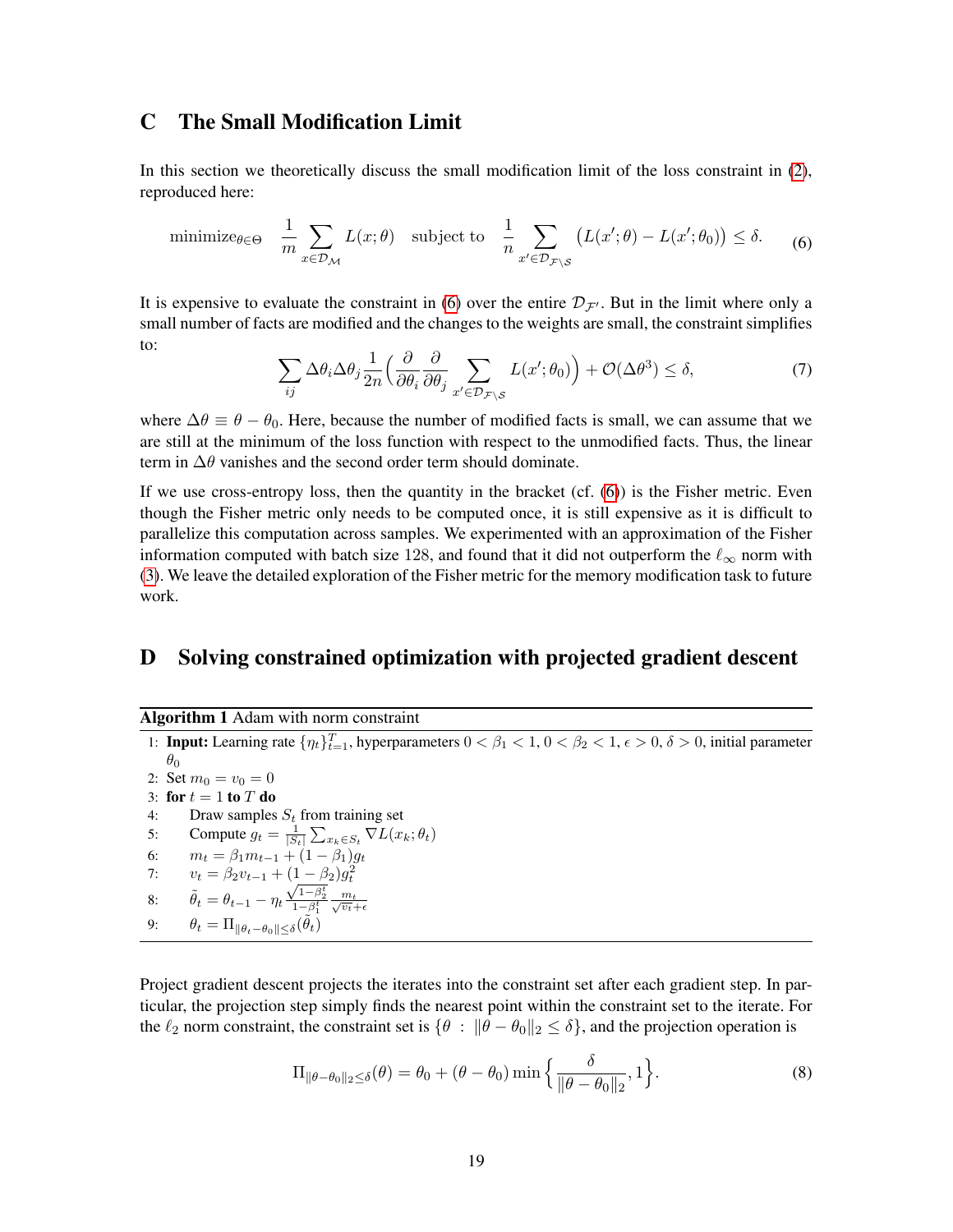For the  $\ell_{\infty}$  norm constraint, the constraint set is  $\{\theta : ||\theta - \theta_0||_{\infty} \leq \delta\}$ , and the projection operation is

$$
\Pi_{\|\theta-\theta_0\|_{\infty}\leq\delta}(\theta)=\theta_0+\min\left\{\max\{\theta-\theta_0,-\delta\},\delta\right\},\tag{9}
$$

where max and min operations are applied element-wise. In our implementation, we use Adam for the gradient step, as shown in Algorithm [1.](#page-18-3)

## <span id="page-19-1"></span>E Additional results for fine-tuning without constraints

We present additional results for fine-tuning without constraints in Figure [4.](#page-19-2)

<span id="page-19-2"></span>

Figure 4: Mean and standard deviation of test accuracies after fine-tuning randomly initialized, pretrained, and fintuned pretrained models on different number of modified facts of T-REx dataset, denoted as RI+FTM, FTM, and FT+FTM, respectively. Here, RI refers to starting from a randomly initialized model, "fintuned pretrained model" FT refers to starting from a off-the-shelf pretrained model and fine-tune on unmodified T-REx dataset.

## <span id="page-19-0"></span>F kNN-LM for modification?

<span id="page-19-3"></span>

|                                                                                                                                                                                          | $0.5 -$ | 6.5 | $\gamma$ 8 | - 9 | 10. |  |
|------------------------------------------------------------------------------------------------------------------------------------------------------------------------------------------|---------|-----|------------|-----|-----|--|
| $\mathfrak{A}_{\mathcal{F}\setminus\mathcal{S}}(\%)$ 28.63 28.62 28.50 27.33 20.29 13.68 5.91 2.29 2.29<br>$\mathfrak{A}_{\mathcal{M}}(\%)$ 0 3.13 6.25 9.38 9.38 9.38 12.50 12.50 12.50 |         |     |            |     |     |  |

Table 6: Results for modifying a pretrained BERT-Base model using kNN-LM on  $|\mathcal{M}| = 32$  facts from T-REx.  $\epsilon$  is defined in Eq. [10,](#page-20-0) which is the maximum allowable distance for using the nearest neighbor prediction. By comparison, if we modify the 0th Transformer block for the same BERT-Base model, we can obtain  $\mathfrak{A}_{\mathcal{F}\setminus S} = 27.78\%/23.51\%/17.69\%$ and  $\mathfrak{A}_{\mathcal{M}} = 15.63\% / 58.13\% / 71.25\%$  with  $\delta = 1e-3/2e-3/4e-3$ , respectively.

kNN-LM [\(Khandelwal et al., 2020\)](#page-13-6) is originally designed to enhance autoregressive language models with a simple datastore. The datastore is a key-value database, where the keys are the prefix embeddings and the values are the following tokens of the prefixes. During inference, the distribution of the next word is defined as an interpolation between the language model's predictions and a term that decreases with the kNN distances. Without any further training of the language model, kNN-LM improves the results for several language generation datasets.

In this paper, we focus on masked language models like BERT. Since we are interested in predicting the [MASK] token, the datastore of the kNN-LM in our setting should be constructed with the keys being the contextual embeddings of the [MASK] tokens from the supporting evidences in the training set, denoted as  $c(x; \theta_0)$ , and the values being the labels of these [MASK] tokens, which